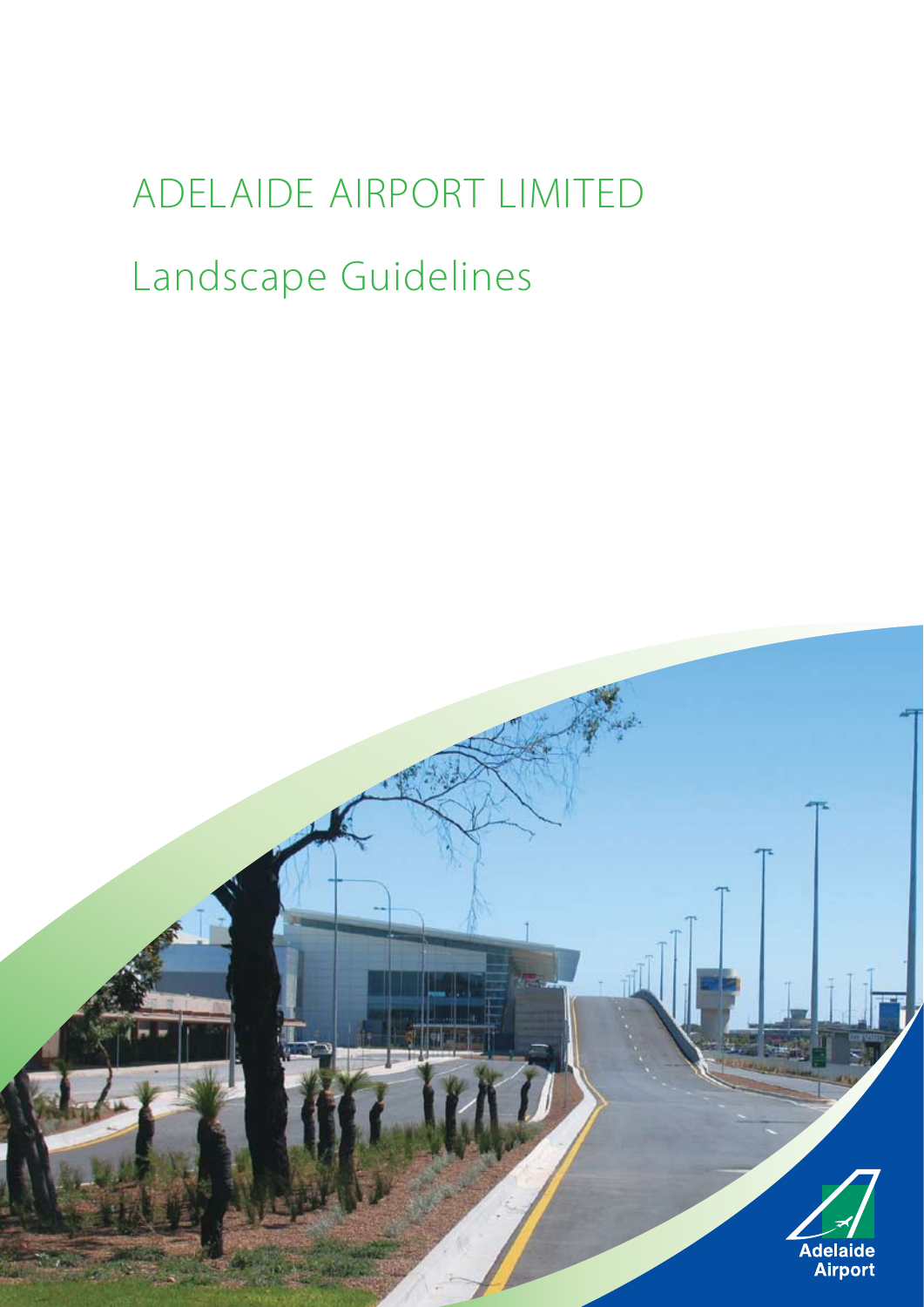2 Landscape Guidelines | Adelaide Airport Landscape Guidelines | Adelaide Airport 3

Airport Landscape Guidelines compiled by Oxigen Pty Ltd 7-11 Moger Lane Adelaide SA 5000 ph 81327200 fx 8223 4966 www.oxigen.net.au 08.049

### Contents

#### **Introduction**

Objectives

#### **Landscape Guidelines**

- • Site Location and Context
- Site Character
- • Usage
- • Landscape Precincts
- • Open Space
- • Access and Circulation
- • Geology and Soils
- • Water and Drainage
- • Biodiversity and Ecology
- Sustainability
- • Ornithological Conditions
- • Planting Selections and Themes
- Softscape Works
- Hardscape Works
- Services
- • Irrigation
- • Streetscapes
- • Carparks
- • Landscape Buffers

#### **Maintenance**

### **Species Lists**

- • Local Natives
- • Australian Natives
- • Exotic

### **Water Matrix**

- **Landscape Checklist**
- **Glossary**

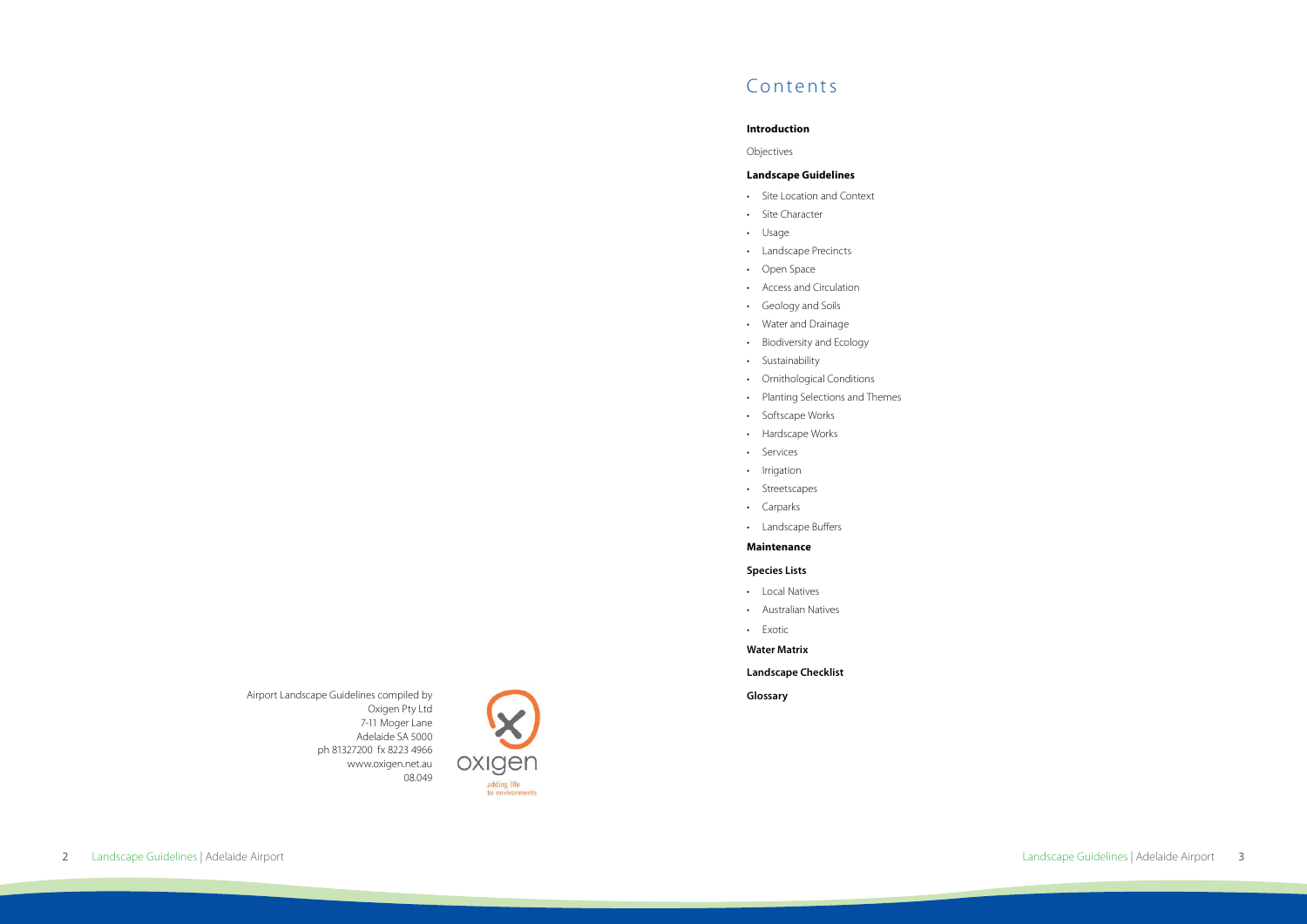### Introduction Objectives

The airport landscape guidelines provide a set of standards to be used when planning, constructing and maintaining landscapes within the airport sites.

The standards provide the minimum benchmarks and expectations relative to the landscape character and usage zones defined within the guidelines documentation. This ensures that the allocation of time, budgets and resources responds to an appropriate level of intervention and ongoing care that is site specific.

#### Relevant Documentation

- • Safety and Bird Management
- Bird Strike Risk Surrounding Airports For Racing Pigeon Owners
- **Recycled Water**
- **Storm Water**

The landscape guidelines support the objectives of the Airport Master Plan and defines the responses required to meet the ongoing operational and functional needs of a major air transport hub.

The following relevant documentation may provide additional assistance and information.

- • Adelaide Airport Master Plan 2004
- • Parafield Airport Master Plan 2004
- Sustainability Policy (AAL + PAL)
- • Adelaide Airport Environment Strategy 2004
- • Parafield Airport Environment Strategy 2004
- • AAL Building Approval Guide
- • Application Package Building Activity
- • Airports Act 1996
- • Airports (Environmental Protection) Regulations 1997
- **Environmental Protection and Biodiversity** Conservation Act 1996

### **Factsheets**

#### Landscape Guidelines

The landscape guidelines define the minimum expectations that are required for development and building approval. All plans should be prepared by a landscape architect or qualified landscape designer. Plans must:

Be at a recognised scale (1:100, 1:200, 1:500) suitable for the size of the development

- • Contain details of all hardscape and softscape materials.
- Contain plant lists including provenance, source, size and density.
- • Contain a correct north point and submission date.
- • Provide a project description and location plan
- • Contain full contact details of applicant/s and details of any relevant consultants.
- • Contain sufficient notations and legends to accurately describe all parts.

The Adelaide Airport Landscape Guidelines have been prepared to provide guidelines for proposed developments and ensure the procedures for applications and approvals are legible and understood.

The landscape guidelines provide the minimum expectations and standards that apply to all landscape works within the site.

The landscape guidelines are in accordance with Commonwealth legislation (Airports Act 1996), AAL's environmental obligations legislation and the visual and functional expectations of the local community.

- Relevant Legislation:
- • Airports Act 1996
- • Airports (Environmental Protection) Regulations 1997
- • Environmental Protection and Biodiversity Conservation Act 1996.

The landscape guidelines are cogniscent of both ongoing maintenance requirements and the availability of resources.

### **Character**

Landscape works contribute directly to the character and identity of the site and the experience of users. The guidelines provide consistency and enhance the distinctive character of the airport.

One of AAL's key objectives is to integrate the principles of sustainable development, economic viability and operational efficiency into decision making at all levels and communicate these to our stakeholders.

### **Sustainability**

The Airport is committed to providing sustainable landscapes that contribute to biodiversity, manage water resources effectively, reduce energy requirements and minimises waste production.

### **Ecology**

Improving environmental conditions within the open space and effective controlled ecology add to the contribution of the site within a wider context of the Adelaide region and related catchments.



### Function

Landscape works support the operational and functional requirements of air transport and facilitate movement and controlled access to facilities.

Aviation safety is paramount to all activities occurring within the Airport.

### Management

Effective management will ensure new works are consistent with objectives and provide resources to maintain an appropriate quality standard.

*Airport locations*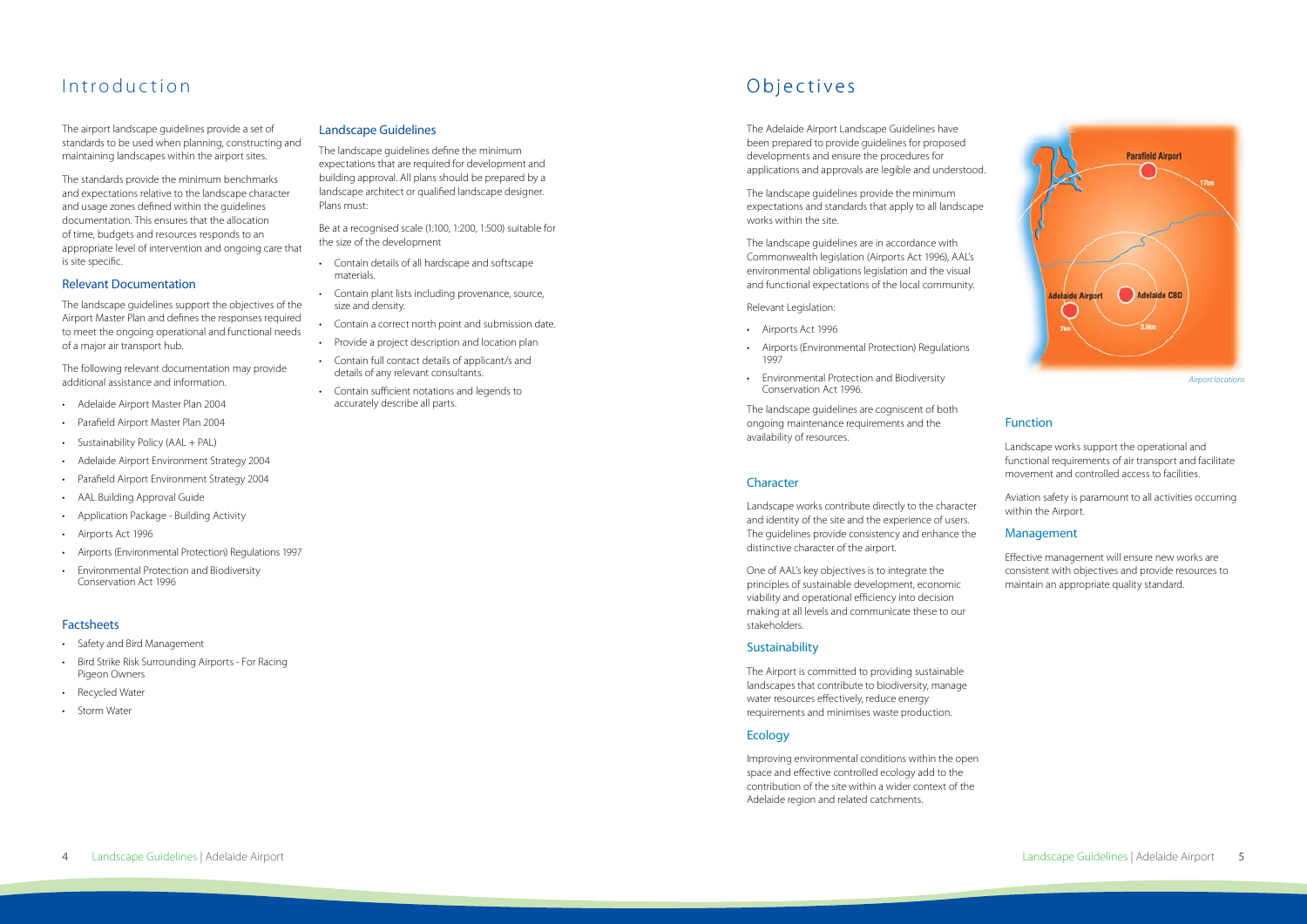### Landscape Guidelines

The landscape guidelines provide the general intent and minimum requirements for landscape works within the airport site.

The landscape guidelines have been compiled and structured according to the following element headings that should be addressed in all landscape designs.

- • Site Location and Context
- Site Character
- • Usage
- • Landscape Precincts
- • Open Space
- • Access and Circulation
- • Geology and Soils
- • Water and Drainage
- • Biodiversity and Ecology
- Sustainability
- • Ornithological Conditions
- • Planting Selections and Themes
- Softscape Works
- Hardscape Works
- • Services
- Irrigation
- Streetscapes
- • Carparks
- • Landscape Buffers

### Site Location and Context

### Site Location

Adelaide Airport is situated between the St Vincent Gulf coastline and the City of Adelaide. The site is approximately 785 hectares and is predominantly open airfield space (grassland) with runways and terminal facilities.

The site is bounded by Sir Donald Bradman Drive, Tapleys Hill Road, and the residential suburbs of Netley, Novar Gardens and Glenelg North.

Adelaide Airport is approximately 6 kilometres east of the Adelaide city centre and 5 kilometres from the Keswick Railway terminal.

The Airport is within the City of West Torrens local government area and the federal electorate of Hindmarsh.

The current Adelaide Airport site was established in 1947 with flights in operation from 1954. The new T1 terminal building was completed in 2005.

### Site Context

The Adelaide Airport site originally consisted of a mixture of sand dunes and flood prone swampland known as 'The Reedbeds'.

With the leveling of the dunes and filling of low areas the resultant soil profiles over the site are quite variable. The water table fluctuates, but generally occurs at a depth of between 0.75 m and 2 m over the Airport.

The south-west corner of the airport experiences coastal conditions, and high winds occur throughout the winter months.

Reclaimed water is used in the recreation areas in the north east of the Airport, resulting in high growth rates of all plants. Throughout the Airport are significant areas of indigenous plants that provide a local seed source for landscaping in the immediate area.



*Location Plan*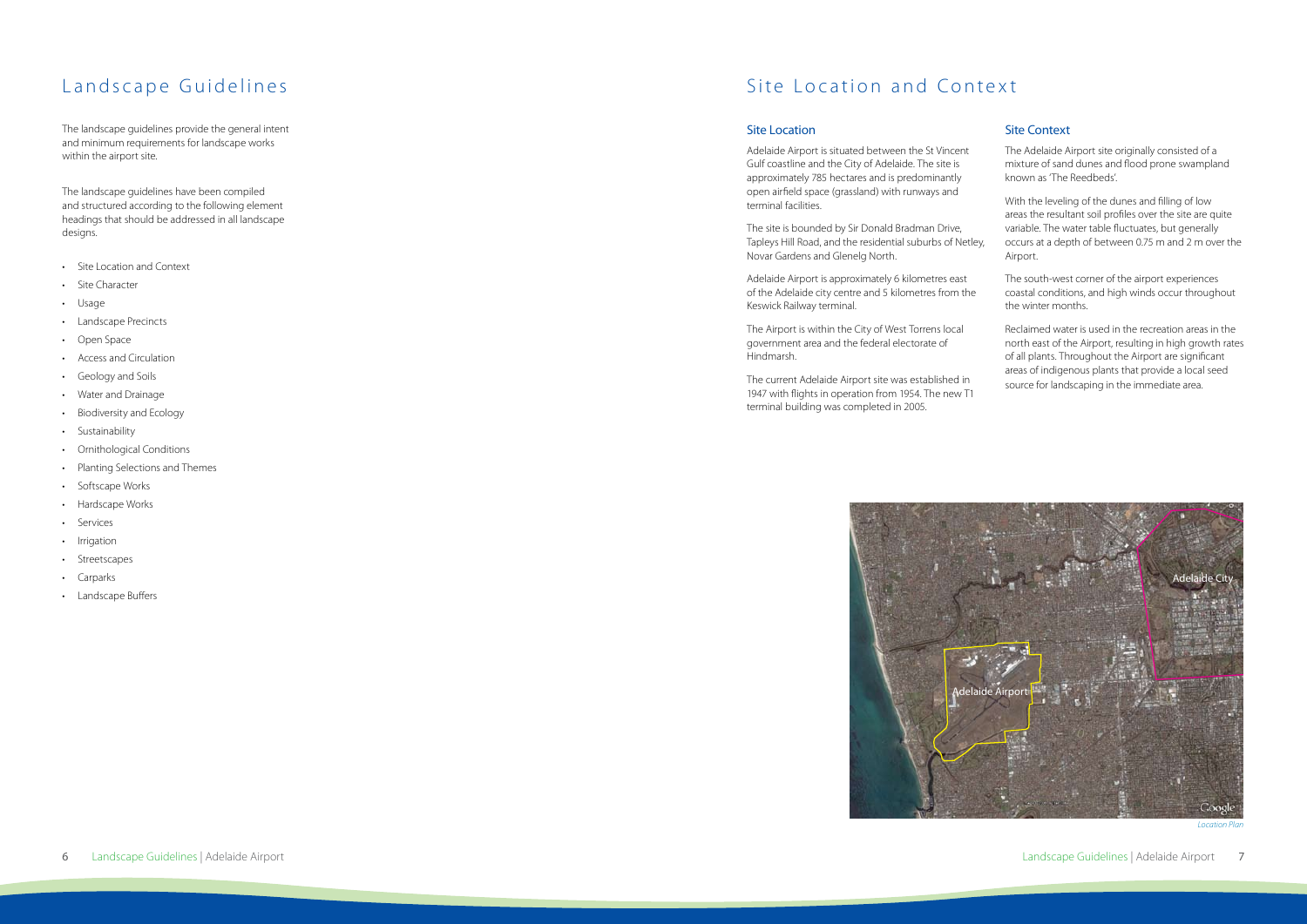### Usage

Adelaide Airport is the primary air transit facility for Adelaide and is the fifth busiest airport in Australia with over 6.7 million passengers yearly (2007/08).

Adelaide Airport also facilitates a wide range of freight and private charter services.

#### **Terminal 1 (T1)**

T1 is the primary domestic and international terminal. T1 houses the check-in counters, arrival and departures areas, retail shopping and is well serviced by car parking and public transport options.

#### **Export Park**

Export Park incorporates a commercial office and convenience retail centre, specifically designed office/ warehouse buildings, a cold storage warehouse and a Child Care Centre. Further development potential includes uses ranging from a hotel, offices or additional office/warehousing with some airside accessibility potential.

All buildings are linked by an internal system of landscaped roads, developed to cater for all forms of vehicular traffic from small passenger vehicles to semitrailer and B Double Trucks.

Export Park is specifically developed to provide a high portion of park-land-to-building ratio, and provides occupiers with an exceptional occupational environment.

The Australian Quarantine and Inspection Service (AQIS) occupies a site adjacent to the entrance.

#### **Burbridge Business Park**

The Burbridge Business Park is a 38 hectare parcel of land, located on the corner of Sir Donald Bradman Drive (formally Burbridge Road) and Tapley's Hill Road.

AAL in partnership with with Australand Property Group and CIP Pty Ltd are progressively developing the Business Park into a campus style environment that caters for small, large and high technology office accommodation as well as office and warehouse developments of varying sizes.

Burbridge Business Park is well placed within a central location on the western side of Adelaide, and close to the metropolitan coast.

#### **Features**

Vickers Vimy and Sir Ross & Sir Keith Smith Memorial

A memorial building at Adelaide Airport commemorates the first official flight from England to Australia - the Air Race of 1919 with Adelaide brothers Ross and Keith Smith. The restored Vickers Vimy converted bomber (Registration G-EAOU) flown by the famous aviators is housed inside the building for public display.

### Vimy Walk

Adelaide Airport and Arts SA worked together to develop the new Vimy Walk - stretching from Terminal 1 to the Memorial building - marking each stopping point that the Vimy made on its epic route to Australia.

### Landscape Precincts

Landscape Precincts are grouped according to the Airport Master Plan precincts for ease of use.

- • Terminals Precinct
- • Burbridge Precinct
- • Runways Precinct
- • Airport East Precinct
- • Morphett Precinct
- • Recreation Precinct
- Tapleys North + South Precinct
- • Tapleys West Precinct

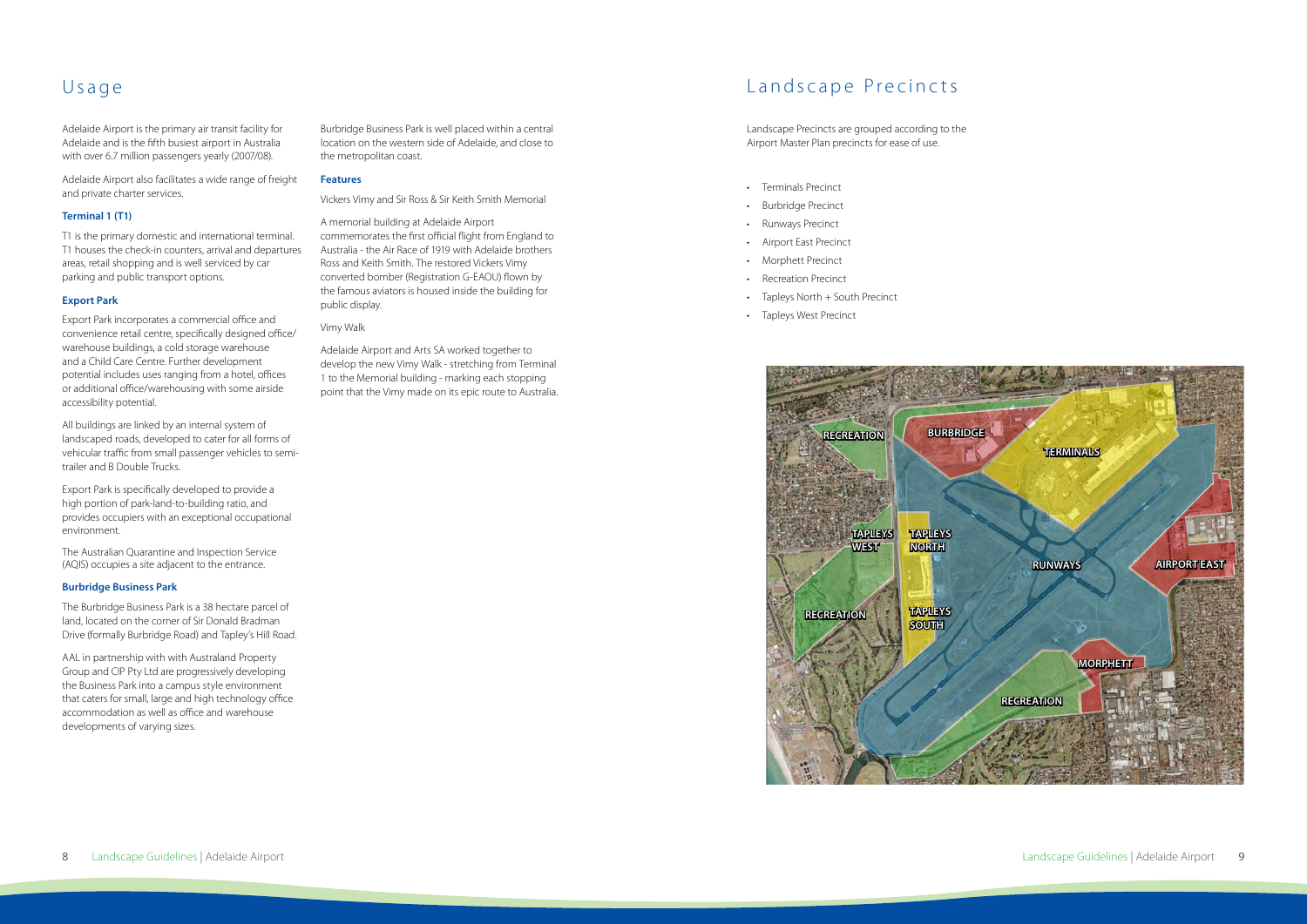## Landscape Precincts

### Terminals Precinct

The Terminal Precinct is the main activity centre for the airport and is primarily concerned with the movement of people and vehicles in and out of T1 and access to administration and public facilities.

The entry on Sir Donald Bradman Drive is a gateway to the city and is characterised by low level ground cover plantings and large scale signage.

The road network is structured to provide a loop system leading to facilities and returning to the entry.

### Burbridge Precinct

The Burbridge Precinct is developing into the Burbridge Business Park. The Burbridge Business Park project is a campus style environment that caters for small, large and high technology office accommodation as well as office and warehouse developments of varying sizes.

### Runways Precinct

The runways precinct is 'airside' and is primarily open grassland and bitumised runways for aircraft. This precinct is controlled and managed by AAL.

### Airport East Precinct

Airport East is suitable for a range of office and warehousing facilities with landscape buffers to surrounding residents.

### Morphett Precinct

- Breakout Creek
- • Horse Paddocks

The Morphett Precinct is open space suitable for a range of general industry at the end of Morphett Road.

- • Sir Donald Bradman Drive
- Tapleys Hill Road
- • Henley Beach Road
- Morphett Road

### Recreation Precinct

The Recreation Precinct is publicly accessible open space with pathways and wetlands providing a popular jogging and dog walking zone.

### Tapleys North and South Precinct

Tapleys North and South are primarily occupied by the Harbour Town development which offers direct factory outlets (DFO) retail and commercial facilities.

### Tapleys West Precinct

Tapleys West features the open space where the silt ponds were formerly stored. This precinct also includes the remnant section of the Patawolonga Creek. Extensive revegetation work is recreating an important riparian environment with native biodiversity.

### Open Space

Adelaide Airport occupies the largest open space in the western Adelaide plains.

Secondary open space is provided by the River Torrens corridor and a range of recreation facilities including golf courses, public reserves and school sporting ovals.

Major streetscapes also contribute to open space where the road width allows for wide footpaths, verge and street tree planting.

### **1. Adelaide City Parklands**

#### **2. River Torrens Linear Park**

#### **3. Community Reserves + School Ovals**

#### **4. Coastal Park Network**

**5. Golf Courses**

#### **6. Major Streetscapes**

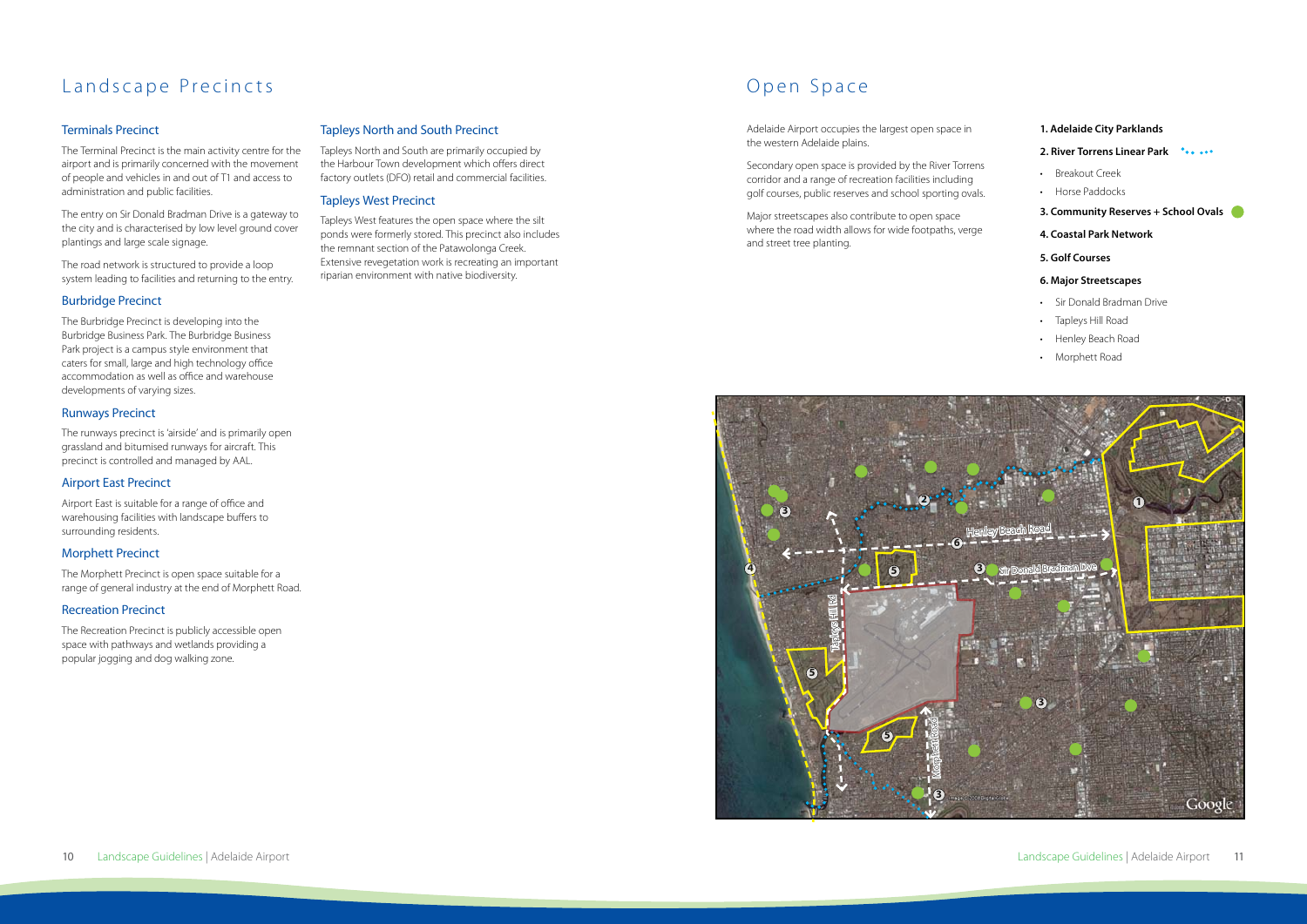### Access and Circulation

- • Access should provide clear and legible entry to sites.
- • Driveways should provide for relevant vehicle turning circles and be located to provide a clear view of incoming traffic.
- • Carparks should provide appropriately defined car parking spaces and provide clear pedestrian routes.
- • Canopy trees are recommended to provide shade for vehicles.

The following Crime Prevention Through Environmental Design (CPTED) Principles apply to all landscape works:

### **Sightlines**

- • Pedestrians should have a clear view of surrounding areas
- Fencing and kerbing should not restrict vision
- • Landscape features should be considered for sizes at maturity and density of tree crowns.

### **Lighting**

- Indicate how to report maintenance or vandalism problems.
- Indicate where to go for assistance.
- • Identify main routes for pedestrians and indicate in direction of travel in the ground surface.
- • Explain time restrictions for entries/exits at the entrances to the route.

- • All lighting is to comply with Civil Aviation Safety Regulations 1998 Part 139 Manual of Standards (MOS 139) and in accordance withe AAL electrical standards.
- All pathways, connections, access routes and signs should be lit to Australian Standards (AS1158)
- Lighting should be controlled to reduce upward reflection and nuisance glare for aircraft.
- Lighting should reduce the contrast between areas of shadow and brightly illuminated areas.
- Light fixtures should be robust and provide access for maintenance.
- • Low energy fittings and alternative power sources should be considered for all external lighting.
- Lighting should be appropriate for the functional and operational requirements of the site.

### Signage

Signs should:

- • Clearly indicate the entry and exits to facilities and features.
- Be legible using distinct colours and use standard symbols for wayfinding.
- • Be strategically located for visibility and reference points.

Good design and legibility will reduce the need for users to rely on signage to safely find their way around the site.

#### Space Definition

The location of landscape elements including garden beds, paving, lawns, bollards, street furniture, different ground surfaces, and changes in ground level provide both physical and psychological barriers and edges. These elements should consider the definition of public and private space and the relevant access control appropriate for the site.

### Fencing

Fencing styles should be of open construction rather than solid. The use of spaced timber battens, steel rod, or open mesh provides security and allows for surveillance from external areas. Subject to the location of fencing, the Department of Transport, Energy and Infrastructure, Regional Development and Local Governments standards will need to be complied with.



*Entry Sign*

### Geology + Soils

Soils are generally sandy to sandy loam with a 'back of dunes' profile. This provides a free draining substrate well suited to native coastal species.

Some interspersed layering of silty black clay is also evident.

The stratigraphy of the site typically consists of Fulham sand and or Pooraka formation clays between 3 and 4 m deep, overlying undifferentiated Quaternary Alluvium.

Pleistocene formation clays are encountered at a depth of between 12 and 15 m. Fulham sand is a reddish brown, well-sorted, unconsolidated fine quartz sand of aeolian origin. The sand is generally associated with dunes throughout the western coastal suburbs of Adelaide.

The Pooraka formation is of late Pleistocene age consisting predominantly of alluvial or fluvial clays, which are sometimes calcareous. They may contain sediments of marine origin due to the former marginal marine environment of the site. The quaternary alluvium is an interbedded deposit of sands and mottled greyish clays of poor quality due to impeded drainage, and high plasticity. Some gravels are noted at times.

The Pleistocene formation consists of an overconsolidated sequence of high plasticity, interbedded with clayey sands and sands.

### General Review

TEC – the exchange capacity is consistent with a loam soil. The clay incorporated has increased the exchange capacity.

pH - the soil is alkaline and this should be taken into account when selecting species to plant.

Organic Matter - is low - care should be taken to retain organic matter during earthworks. Organic matter can be built up with additions of compost to facilitate beneficial microbial activity.

Sulphur - is high in some areas which is an indicator of poor drainage. This occurs in areas that are waterlogged in winter.

Phosphorus - levels are moderate so no additional phosphorus is needed for native species however some P fertiliser may be applied for amenity landscaping and turf areas.

Calcium: Magnesium - calcium is low and magnesium is very high so the soil will tend to be hard setting. The application of gypsum and lime are recommended to improve the soil structure.

Potassium - is well supplied and no additional fertiliser is needed.

Sodium - is elevated and will be contributing to poor soil structure. Sodic soils tend to be dispersive and hard setting.

Salts and Chlorides - are high but could be leached out of the soil. A range of salt tolerant native species could be used in these areas.

Trace Elements - trace elements are well supplied.

For more information please see the AAL Environment Strategy.

\* Review Samples taken from North Eastern areas Pro Ag Consulting 17/4/06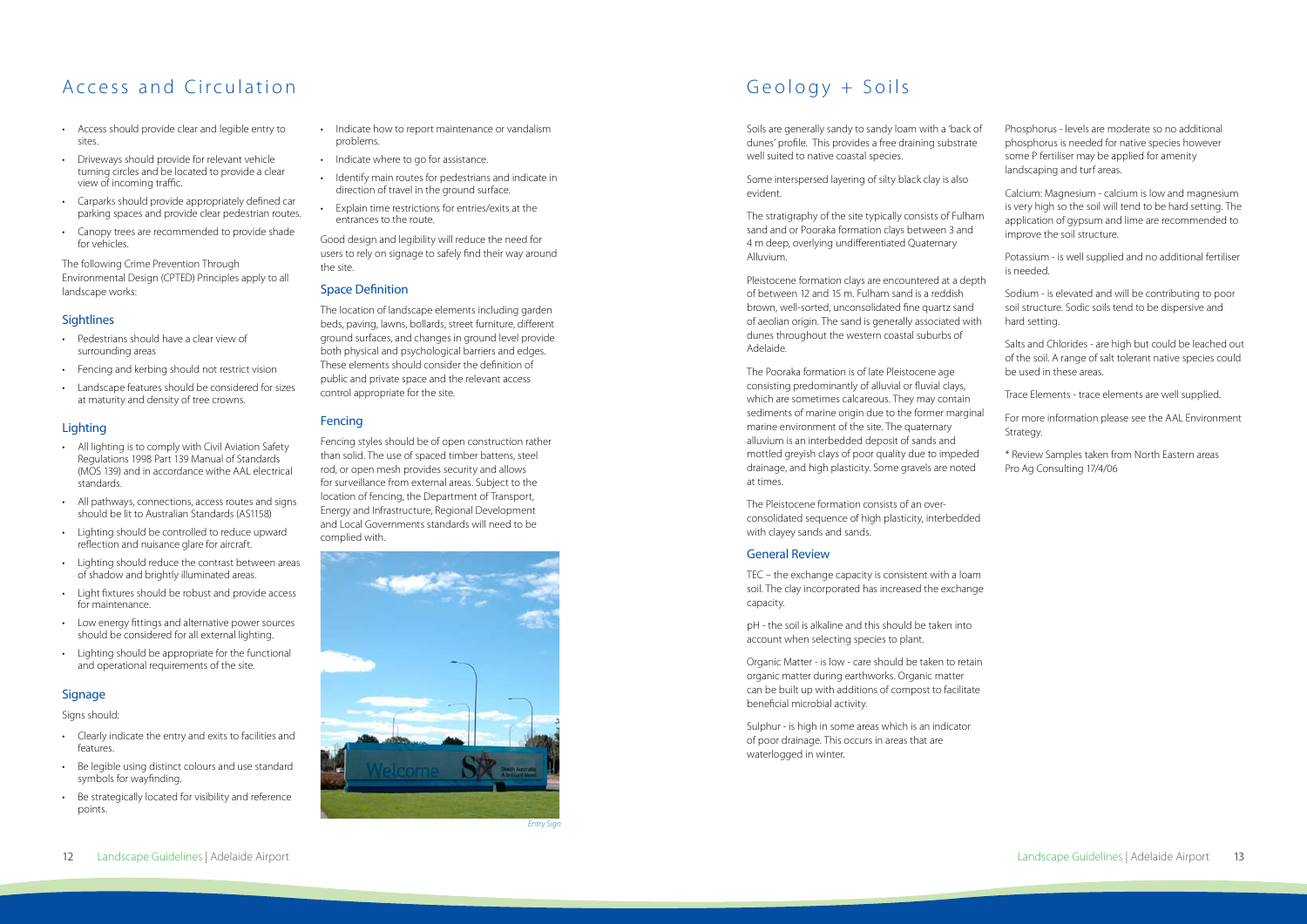### Water + Drainage

#### Storm Water

Storm water management is a critical issue for Adelaide Airport Ltd (AAL), guided by the commitments listed in the Adelaide Airport Environment Strategy 2004. Our goal is to improve the quality of storm water leaving the airport.

AAL is achieving this by working in partnership with tenants, local government and the Adelaide and Mount Lofty Ranges Natural Resource Management Board to better manage the storm water drains that pass through the airport.

### Catchment Water

The airport site also receives water from the larger surrounding catchment due to its low lying profile.

- • Storm water from the airfields is directed into the outfall drain through a network of overland swales.
- Water quality is improved by removal of large debris by trash racks and the filtration and aeration of water through vegetated reedbeds.
- The outfall drain is also protected from onsite spill runoff through fuel traps.
- Storm water from all three drains ends up in the Patawalonga Lake where it is released out to sea through either the Barcoo Outlet or the Patawalonga weir.

#### Drainage

(1) Cowandilla-Mile End Outfall Drain – located on the airport's northern and western boundaries (ie. Sir Donald Bradman Drive and portion of Tapleys Hill Road). Accepts water from the western suburbs of Adelaide and directs it through the remnant Patawalonga Creek conservation area.

(2) Keswick-Brownhill Creek Drain – located on the eastern and southern boundary of the airport. Accepts water from the Adelaide Hills and eastern and southern suburbs of Adelaide.

(3) Airport Drain – located entirely within AAL land and along the southern portion of Tapleys Hill Road. Water from the majority of the airport is directed into this drain.

### Reuse Main

Class A recycled water from the Glenelg Wastewater Treatment Plant is used for toilet flushing within the T1 building and for landscape irrigation.

On site storage ensures a consistent supply throughout the year. This water is generally acceptable for landscape use. Some cocktailing with rainwater or mains supply may be beneficial for use in plant establishment in order to dilute any mineral concentrations.

Ongoing monitoring of water quality is carried out by SA Water.

### Water Use

There is a preference for on site capture and storage of all storm water. Where this is not possible storm water shall be diverted to grassed swales and detention areas to provide filtration and aeration of the water prior to discharging from site.

Where possible, storm water should be stored on site to be used for irrigation

Water carts should also be used in locations where recycled water is not available.

### New Development

New developments require the installation of storm water interception devices that help prevent sediment, litter and other gross pollutants entering the storm water system.



*Stormwater Basin*

### Biodiversity + Ecology

Adelaide Airport is situated on the terminal floodplains of the Torrens River, Brownhill and Keswick Creeks, and Sturt River just before the Patawalonga Inlet, which was open to the sea prior to the construction of the weir. Historically, this area was known as the Reedbeds.

Little specific information exists on the flora and fauna of the airport site prior to development, although Kraehenbuehl (1996) provides general information on the ecology of the Reedbeds area. The general topography of the area consisted of sand dunes between the Patawalonga Creek and the beach, with scattered sand rises further inland on the area now occupied by the Glenelg Golf Course and the airport.

The area behind the fore dunes comprised freshwater intertidal wetlands, which were gradually filled over time through the ongoing development of residential areas, the airport and community and sporting facilities.

### **Flora**

The following species are recorded on site and are listed under State legislation:

- • *Maireana decalvans* (Black cotton bush) Status - Endangered
- • *Stipa puberula* (Fine-hairy Spear-grass) Status – Rare

The following species are listed as locally significant.

- • *Maireana decalvans* (Black cotton bush) Status – Endangered;
- • *Stipa puberula* (Fine-hairy Spear-grass) Status – Rare;
- • *Haloragis aspera* (Rough Raspwort) Status – Rare;
- • *Vittadinia blackii* (Narrow-leaf New Holland Daisy) Status– Rare;
- • *Gahnia filum (*Smooth cutting-grass) Status – Rare;
- • *Selliera radicans* (Shiny swamp-mat) Status – Rare;
- • *Melaleuca halmaturorum* (Swamp paperbark) Status - Vulnerable;
- • *Wilsonia rotundifolia* (Round-Leaf Wilsonia) Status – Vulnerable;
- • *Halosarcia indica* (Brown-head Samphire) Status - Uncertain;
- • *Eragrostis dielsii var. dielsii* (Mulka) Status – Uncertain
- *Stipa trichophylla* (Spear Grass) Status – Uncertain
- **Lawrencia glomerata** (Clustered Lawrencia) Status – Uncertain;
- **Lawrencia spicata** (Salt Lawrencia) Status – Uncertain;
- **Lawrencia squamata** (Thorny Lawrencia) Status – Uncertain;
- • *Acacia ligulata* Umbrella Bush Status – Uncertain
- *Samolus repens* (Creeping brookweed) Status –Uncommon;
- **Lotus australis** (Austral Trefoil) Status – Uncommon;
- • *Wilsonia humilis* (Silky Wilsonia) Status – Uncommon;
- **Lavatera plebeia** (Australian Hollyhock) Status – Uncommon;
- **Schoenoplectus pungens** (Spiky club-rush) Status –Uncommon;
- **Pelargonium australe** (Australian pelargonium) Status –Uncommon.

#### **Fauna**

No nationally significant fauna species have been identified on the airport.

Please refer to the AAL Environment Strategy for more information.



*Native Species*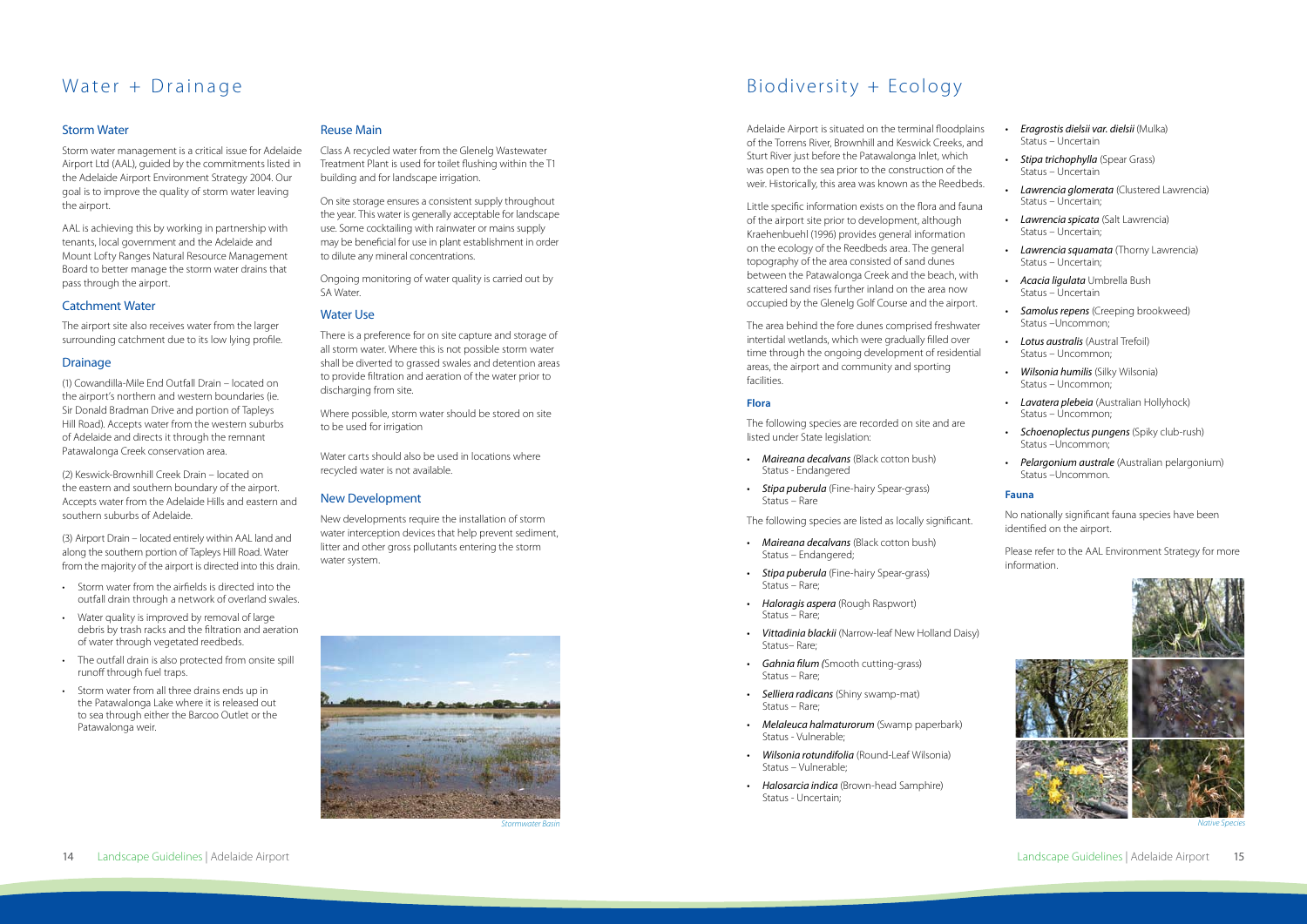### Sustainability

AAL is committed to providing sustainable landscapes adopting systems that are practical, cost effective, contribute to biodiversity and consume minimal resources.

### Airport landscapes:

- meet aviation safety standards (MOS 139)
- are well designed to suit local environmental conditions.
- • contain plants that require minimal additional water than natural rainfall provides.
- contain plants that are not invasive in the location and will become environmental weeds.
- • employ practical water conservation measures such as mulch to conserve soil moisture, efficient irrigation and grouping plants with similar water needs together.
- provide habitat for local native fauna such as butterflies, bats, lizards and frogs.
- will avoid planting inappropriate species with regards to birds and aviation safety
- uses little if any pesticide or chemical that could harm natural insect populations and other beneficial organisms, or could contaminate soil and waterways.
- minimise the use of fuel-powered devices such as use of lawn mowers and power tools, and uses local materials and products to reduce transportation.
- carefully selects materials and products that, in their acquisition or production, do not threaten or damage vulnerable ecosystems. Unsustainable materials may include moss rocks, pebbles or wood collected or harvested from wild landscapes.
- Design for low energy and chemical use in maintenance
- • Use recycled rubbles and concretes in construction of hard surfaces
- • Use recycled plastics and timbers in markers, bollards and in furniture
- • Recycle materials from the site itself or nearby sites for use in construction where possible.

### Design:

- Use subsurface irrigation where irrigation is necessary
- • Use soil moisture detection devices to ensure plants are only watered when necessary
- • Group plants with similar water needs together
- Collect and reuse water collected on site if possible
- Utilise recycled water for irrigation where possible
- • Use mulch on garden beds

- • Seek to maximise existing site features such as available shade trees
- • Minimise hard heat absorbing surfaces
- • Design to protect hard surfaces from excessive sunlight
- Incorporate porous paving where possible to allow water to permeate
- Where possible, collect and retain water from roofs and/or hard surfaces for reuse on planted areas
- Design with consideration of the needs of vulnerable local fauna such as bats, butterflies, small birds, small lizards, beneficial insects, soil fauna

### Plants:

- Recycle materials from the site itself or nearby sites to use in construction
- Use recycled rubbles, plastics and timbers in construction and in furniture
- Use locally sourced products
- Avoid using rocks, pebbles, timber or other materials collected from wild landscapes



- • Use plants requiring minimal water in summer other than natural rainfall, including any grass selected for lawn areas
- Minimise lawn areas (by placing them only where they will be utilised) and, where the 'lawn aesthetic' is required, use drought tolerant groundcovers
- Trial arid land plant species in dry areas
- • Use plants that will not become invasive in the location or in sensitive nearby areas such as waterways or bushland
- • Use at least some local indigenous plants from local provenance seed
- • Consider the habitat value of plants including appropriate food, shelter and breeding habitat

### Water Conservation:

### Habitat:

- • Consider adjacent habitat and protect its integrity
- • Consider the location of the site in relation to wildlife and water corridors
- • Provide some degree of habitat for vulnerable local fauna such as bats, small insectivorous birds, butterflies, beneficial insects and soil fauna in any plantings
- Where possible protect vulnerable fauna from introduced predators such as cats, dogs and foxes
- • Consider lighting and the effect of night light pollution on local fauna

### Chemical use:

- • Consider alternative methods of controlling pest plants and animals
- • Use minimal quantities of low toxicity pesticides
- Where soil additives are considered necessary, use organic rather then synthetic fertilisers and other products
- • Minimise the need for chemical use in maintenance
- • Avoid the leaching of chemicals into soil and water

### Energy use:

- • Consider and avoid where possible the need for energy use in site maintenance, such as fuel or electricity powered equipment
- Use locally sourced products to reduce embodied energy costs in transportation
- • Use lighting powered from renewable sources where possible
- • Consider the potential for using renewable energies for energy requirements on site

*Recycled Water Use*

### Materials and products: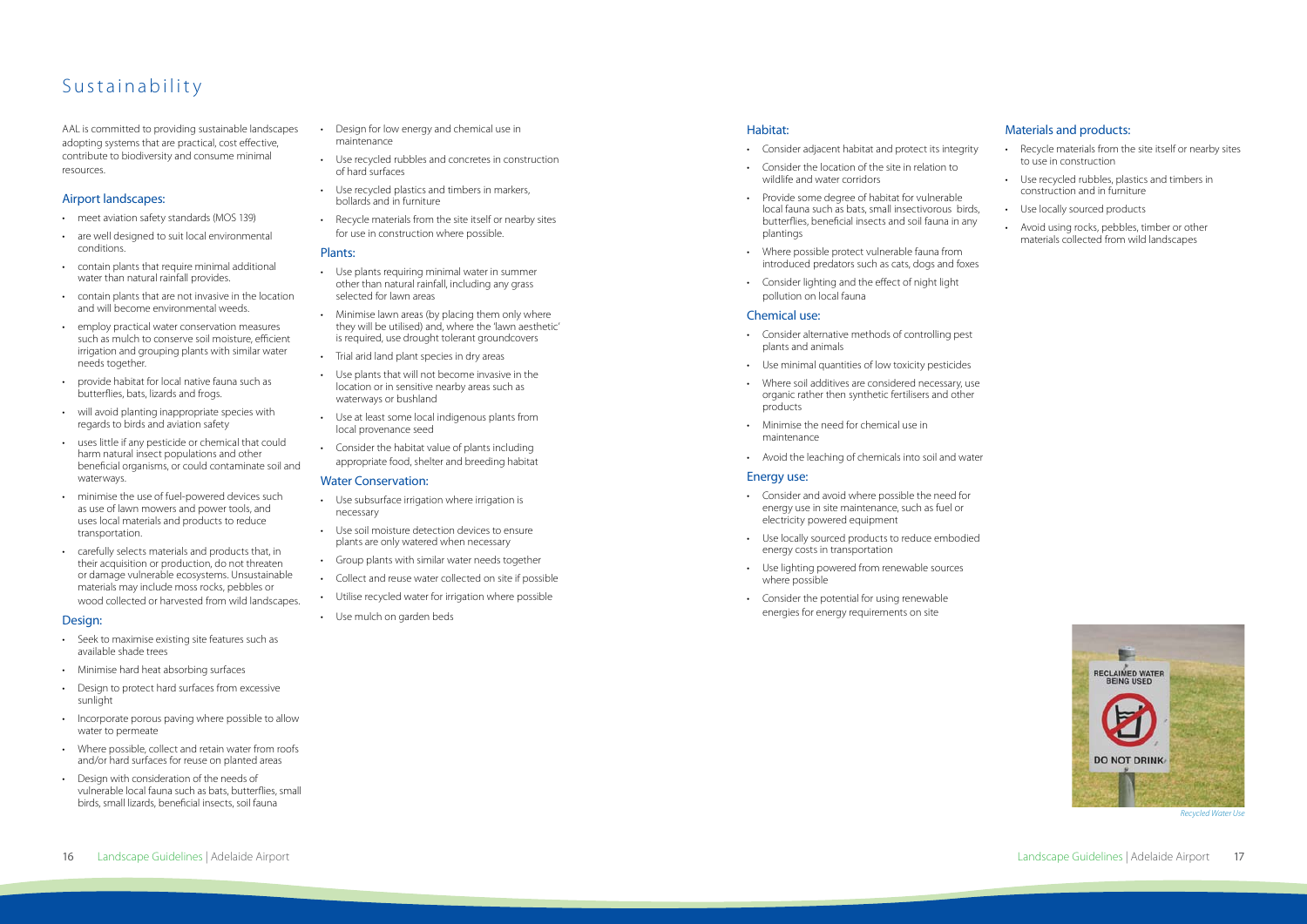### Ornithological Conditions

### Vegetation and Birds

In the management of the airport, consideration must be given to existing and potential problems with birds. There are a number of species that are currently recognised as being hazardous to Airport operations. These include a variety of water birds (silver gull, ducks and herons) and some terrestrial species (galah, domestic pigeon, Australian magpie and kestrels).

Landscaping and replanting programs, therefore, should not produce habitats or resources that may cause these birds to increase in number at the Airport and therefore pose a risk to aviation safety.

Predicting the response of birds to habitat modification is difficult, but is made easier with the use of local native species in natural planting arrangements. Bird response in and around the existing native vegetation is often already available for the Airport.

Block planting of a single species should be avoided. Although an individual plant species may not be attractive to birds by itself, if planted en masse it may provide enough of a food source or a suitable habitat for certain birds.

Anything that resembles a line or corridor of vegetation should also be avoided if it has the potential to channel birds near to or across flight paths. This philosophy includes uniform avenues down roads and lines of screening vegetation.

Any development and planned landscaping must involve responsive management to the point of developing contingencies to deal with unforeseen bird issues that may arise.

Significant landscaping proposals will be subjected to a risk assessment for bird attraction.

Where problems develop the most likely action would be the removal or replacement of troublesome plant species. Landscape designs for the Airport therefore need to be sufficiently flexible and diverse in species composition to allow these adjustments to be made without having to destroy the landscape and start again.

### Trees

Trees that attain significant heights should be avoided due to the risk of penetrating the Obstacle Limitation Surface as required under MOS 139. Large trees with open canopies provide perches for problem bird species.

The following plants are examples of large trees that should not be planted under any circumstances:

- • Eucalyptus camaldulensis,
- Eucalyptus citriodora,
- Eucalyptus cladocalyx,
- • Eucalyptus occidentialis,
- • Casuarina glauca;
- • Phoenix canariensis
- • Phoenix dactylifera

These species have very open crowns at maturity, produce suckering growth or attract specific bird species.

Similarly, deciduous trees can provide favourable perching areas during winter months; their use should also be restricted around the Airport.

Other large trees that should be avoided are those that produce substantial amounts of nectar when flowering (eg. Eucalyptus leucoxylon ssp. leucoxylon) or edible fruit (eg Ficus macrophylla). Species that have dense canopies, erect posture (thus reducing perching due to a lack of horizontal boughs) and are relatively non-floriferous and set little edible fruit should be used in preference to other species, where possible

### Shrubs and Bushes

Most shrubs and bushes do not provide enough nectar or fruit by themselves to support a bird. Mixes of species should be used so as not to provide a wealth of food at any one time.

## Ornithological Conditions

### Grasses and Groundcovers

The use of groundcovers is as for shrubs. Any groundcover that is a potential food source should be used in a mixture of species and not used solely to cover a large area. Care should be taken in choosing grasses for lawn. For example, Kikuyu Grass is used extensively as a food source by Galahs during winter and should be avoided where possible.

### Aquatic Plants

Aquatic plant selections must provide rapidly establishing species to minimise open water and limit the attractiveness for bird nesting sites.

### Obstacle Limitation Surface

The OLS is a series of surfaces that set the height limits of objects around an aerodrome as per MOS 139.

The airspace around the aerodromes of the Airport is to be maintained free of obstacles so as to permit the intended aircraft operations to be conducted safely. Any object that projects through the OLS becomes an obstacle and represents a hazard to aircraft operations, thereby compromising the safe and economical operations of the aerodrome.

With respect to landscaping around the Airport, the OLS only affects plantings in specific areas in proximity to the runways. Each landscaping application will be reviewed on its own merits with respect to OLS penetration.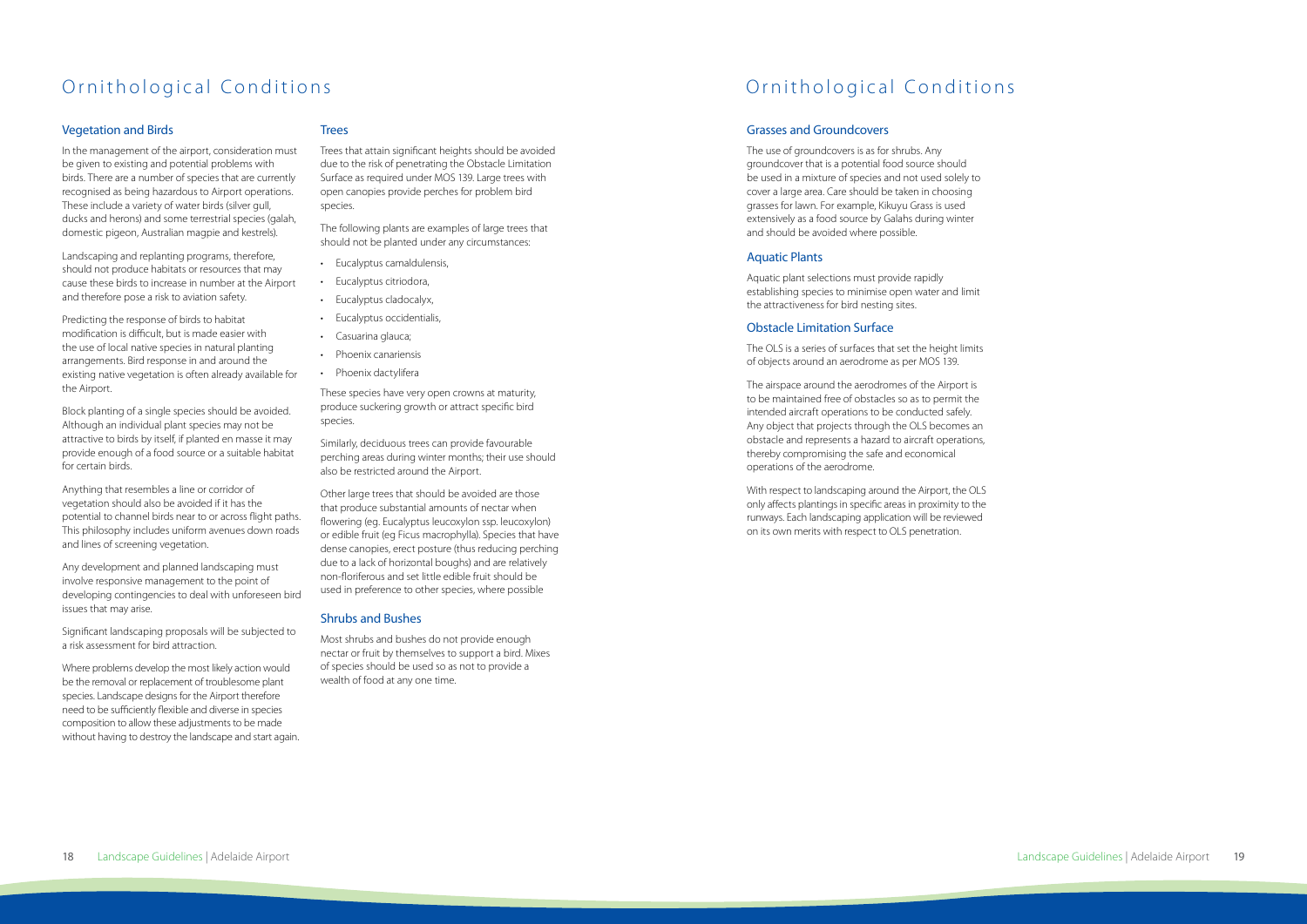20 Landscape Guidelines | Adelaide Airport Landscape Guidelines | Adelaide Airport 21

### Plant Sizes

| <b>Container Size</b>         | <b>Plant Type</b>                              |
|-------------------------------|------------------------------------------------|
| Cell                          | <b>Aquatic Species and Native Grasses</b>      |
| <b>Tubestock</b>              | Native Grasses, Groundcovers, Shrubs and Trees |
| Pot (150-200mm)               | Native and Exotic species                      |
| 300mm (Springring/Rocket Pot) | Trees to 2.5m high                             |
| $451 - 1001$                  | <b>Advanced and Mature Trees</b>               |

- Minimal water requirements
- • suitability for climate
- • suitability for rainfall
- • suitability for soil conditions
- • compatibility with existing landscapes

All tree supply shall be in accordance with NATSPEC Guide: Specifying Trees – a guide to assessment of tree quality (Clark R. 2003).

### Planting Selections + Themes

### Selection

Appropriate plant selection is a key element of landscape works. Plants must be selected against the following criteria:

Climate and Rainfall information specifically relating to the Airport is available from the Australian Bureau of Meteorology website.

#### *www.bom.gov.au*

Planting shall be appropriate for the Adelaide plains and for the intended use of the site.

Plant selections should be in accordance with the species lists provided in these guidelines.

Planting densities shall be varied according to the location and siting of beds and provide an appropriate level of vegetative cover to all planting zones.

Mature tree heights and spreads shall be taken into consideration at the time of planting to ensure mature species are healthy and are not overcrowded reducing the longer term maintenance of the site.

All planting shall be carried out in accordance with best practice techniques to ensure the highest likelihood of survival.

### Softscape Works

In order to provide the best outcome for planting areas the following softscape elements are tp be considered:

### Preparation

Planting beds and grassed areas shall be cultivated to a minimum depth to aerate the soil and break up compaction.

Turf 150mm Planting beds 300mm

### Mulch

The use of recycled green organics is recommended in accordance with Australian Standards.

Planting beds are to provide a minimum 75mm depth of mulch to retain soil moisture and suppress weeds.

Use of gravel and pebble mulches is also recommended with suitable edging to ensure containment.

### Soil Conditioning

Any importation of topsoil onto airport grounds requires pre-approval from the Environment Department. Conditioning of existing site soils is the preferred means to provide suitable growing media for plant material.

Existing site topsoil shall be stripped and stockpiled for reuse on site.

General improvements to organic content and leaching of residual chemicals, salts and minerals may also be beneficial.

Some works may require a site specific soil test please contact the Environment Department for more details.

### Turf

Large areas of turf are to be avoided and turf species must be selected to suit the location and available water resources.

### Seeding

Hydroseeding and Direct seeding is considered appropriate in large scale areas where broad coverage is required for dust suppression or revegetation.

### Swales

The use of grassed swales is recommended to direct storm water and provide a first stage filtering of sediments and VOC's . All grassed swales require the approval of AAL.



*Low Native Shrubss*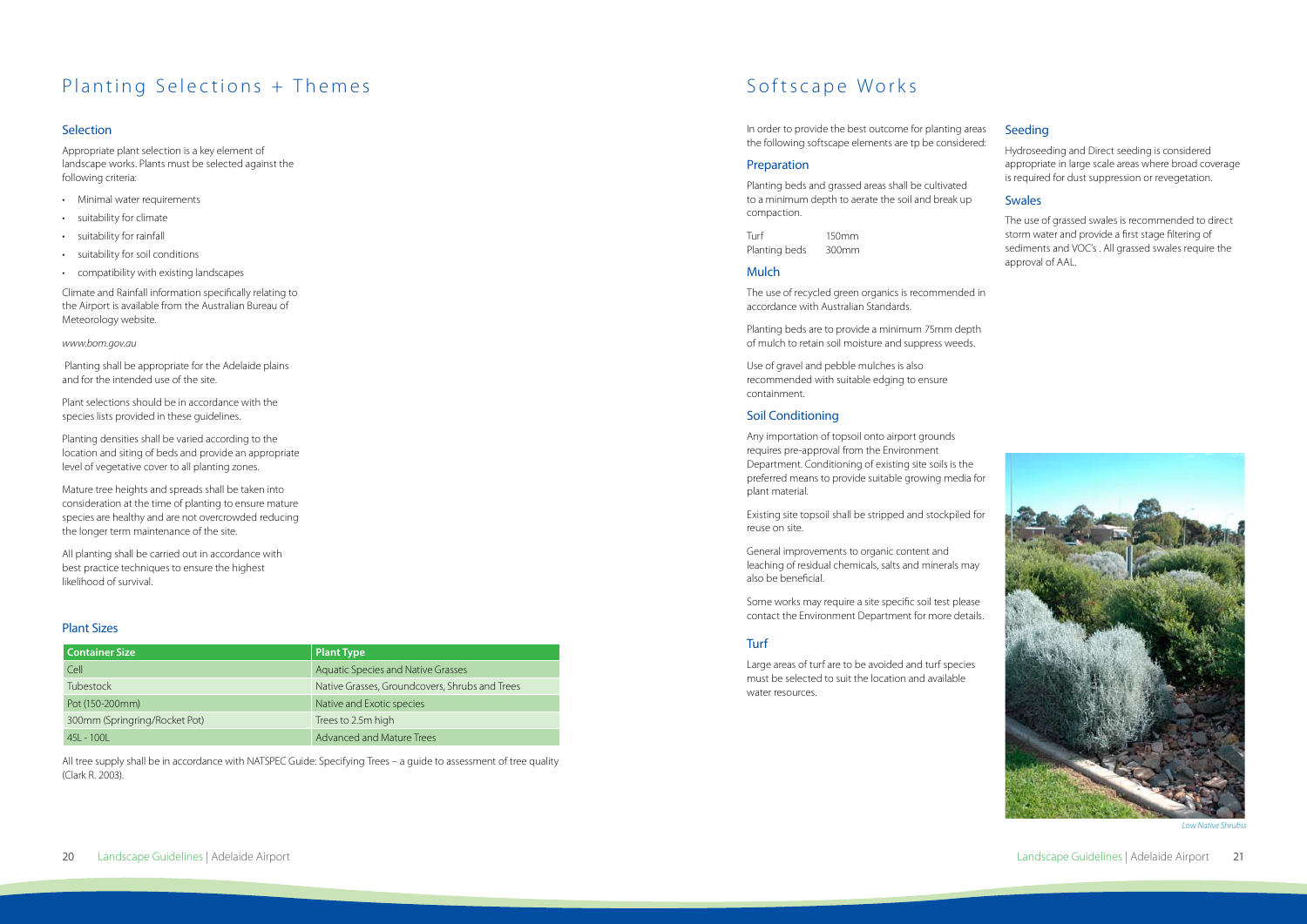22 Landscape Guidelines | Adelaide Airport Landscape Guidelines | Adelaide Airport 23

### Hardscape Works

All hardscape works are to complement existing designs in proximity to new works.

### Paving and Pathways

Unit Paving shall provide high quality and level surfaces for building surrounds and pathways. Recycled aggregates are preferred subgrade materials.

**Timber - Recycled hardwoods or sustainably** managed plantation timbers are appropriate for decking and furniture.

Concrete Paving is appropriate for plaza and courtyard spaces with washed aggregate, broomed and trowelled finishes.

Bitumen is appropriate for vehicles areas including carparks, driveways and crossovers.

Gravel is appropriate for informal pathways, planting bed mulch and must be restrained by appropriate edging.

### Hard Surfaces

**Concrete** - Recycled aggregates and non-slip finishes including washed, shot blasted and stiff bristled broom finish

**Steel and Aluminium** - Recycled content and durable material suitable for structures, battens and fencing

### Edge Treatments

Formed concrete edges or haunching are appropriate for paving and garden bed edges. Steel reinforcing may be required where vehciel traffic may be expected.

Galvanised steel edging is appropriate for edging between pathways and surrounding surfaces. Concealed pins and fixings are recommended.

Spade edges are suitable for large scale mulched beds where the edges can be controlled through spraying.



#### Street Furniture

Street furniture shall be selected for robust design, low maintenance requirements and the presentation of a consistent high quality public image.

#### **Seating**

Seats shall provide comfortable seating and be appropriate for internal and external use. Preference is for hardwood battens and steel frame and options for the inclusion of armrests.

Benches shall provide comfortable seating and be of appropriate length for the location and expected duration of use. Preference is for hardwood battens and steel frame.

### **Bins and Waste Disposal**

Bins and bin surrounds shall be selected for robust design and ease of access for maintenance. The addition of cowls or hoods is required to control the size of waste objects and to secure waste from scavaging birds and animals.

Clearly designated recycling options are to be used to separate waste material prior to collection.

### **Bollards**

Bollards are to be used to direct traffic and to provide protection for users and features. Hardwood bollards and removable/drop down steel bollards are appropriate for use.

### **Bicycle Racks**

Bicycle racks are an important element to promote health and alternative transport within the site. Preference is for individual stainless steel hoops setout according to Australian Standards.

### **Drinking Fountains**

Drinking fountains are to be of robust design and to allow for equitable access.

### **Tree Protection**

Tree protection may be provided by grills and barriers in areas where the risk of damage from vehicles and machinery is high.

### Hardscape Works

#### **Planter Boxes**

Planter boxes are to be of appropriate size and proportion for the location and species selection. Drainage of planter boxes and connections to sewer must be incorporated within the design.

#### **Structures**

Shade and shelter structures provide protection from both wind and sun. Details of materials, proportions and fixing methods must be provided for approval. Building and development approval may also be required with certified engineering details.

### **Lighting**

Lighting must be selected for both the appropriate level of illumination for external spaces and in accordance with Airport standards for limiting the upwards deflection of light.

Pathway lighting may be provided to allow use of select pathways at night. Low energy fittings and the use of solar power should be considered.

All lighting must also be MOS 139 compliant.

Feature lighting may be provided to building facades and landscape features in accordance with airport standards.

### **Water**

External water features including fountains and reflection pools that rely on mains water are considered inappropriate within the airport without incorporation of water sensitive design features.

Areas of open water that will attract bird congregations are to be avoided.

### Artworks

AAL encourages the identification of opportunities for temporary and permanent artworks that explore the themes of:

- • aeronautical activity
- travel
- • movement
- South Australian character
- • iconic forms
- • gateway features



*Low Water Species*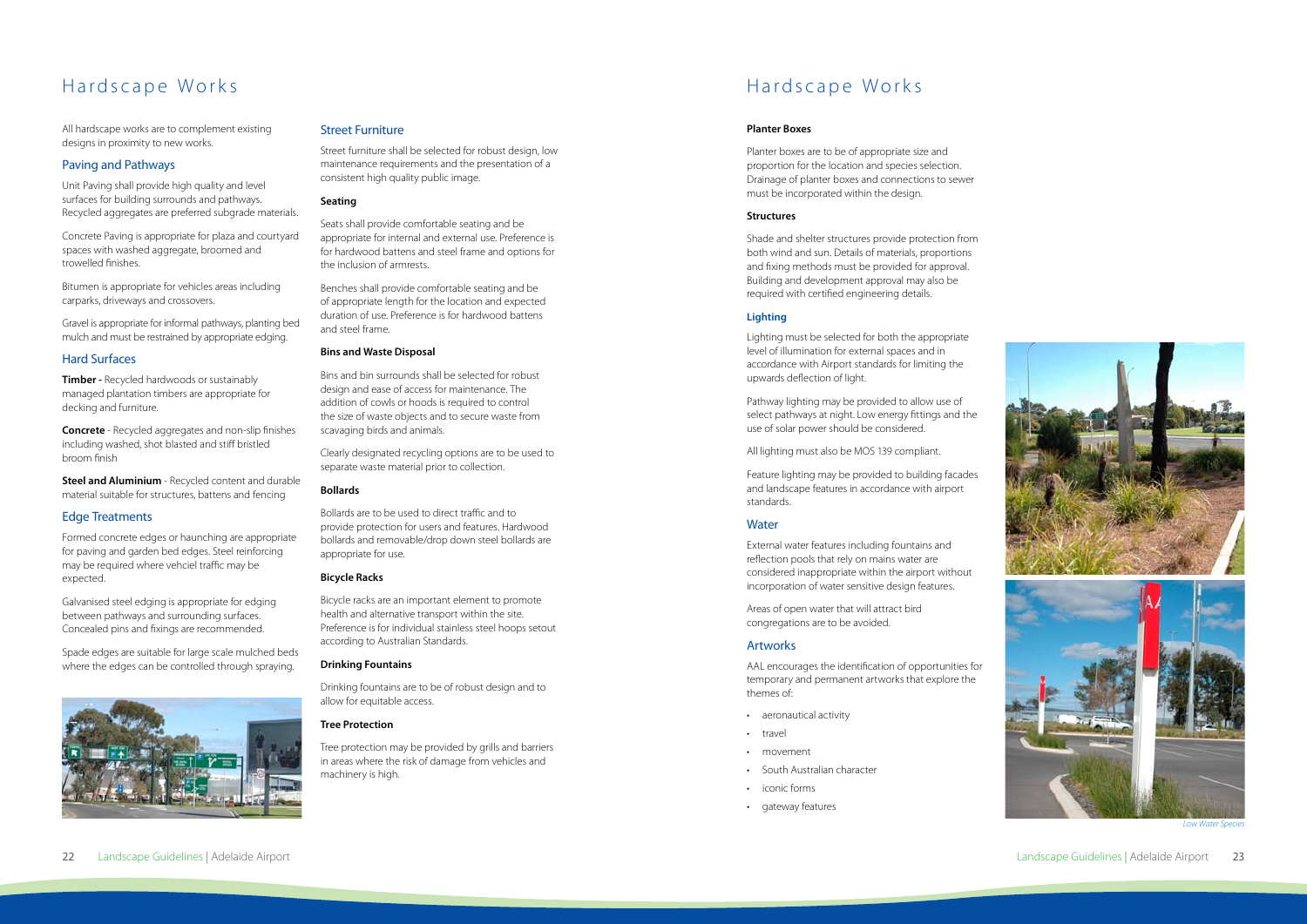### Services

A variety of services exist within the Airport. Services may be above or below ground and may include:

- • Water (Mains Potable and Recycled)
- Storm water
- • Sewer
- • Gas (High and Low Pressure)
- • Electricity (High and Low Voltage)
- • Communications including Telstra
- • Fibre Optic
- • Fuel Lines

- allow access to inspection points, distribution boards, hydrants, transformers and serviceable parts for maintenance and emergency use.
- • give consideration to the location of trees and underground services
- • consider the mature heights of vegetation and any overhead cabling.
- • use root control barriers where trees are placed within 1.3m of kerbs or other structures.

### **Excavation**

#### Landscape works shall:

Excavation permits are required prior to any excavation works within the airport grounds. Permits must be arranged through the Adelaide Airport Limited.

### Irrigation

Irrigation of landscape works is to be assessed using the airport water matrix (see appendix) to ensure efficient and appropriate levels of water use are established and maintained.

The results of the water matrix assessment must be included in any landscape development application for approval.

Irrigation is to be used in accordance with best practice techniques and operated for hours and durations according to current Water Restrictions.

Standard proprietary fittings and accessories from a recognised manufacturer are to be used.

Irrigation plans must be submitted for approval prior to construction.

### Water Source

Recycled water, stormwater and harvested rainwater to be used where possible.

### **Controllers**

Irrigation shall be automatically controlled and applied in accordance with soil moisture levels.

### **Dripline**

Inline drip is to be used for planting bed areas and placed under mulch to minimise evaporation and deliver water to plant roots.

### Sub surface

Subsurface irrigation may be used for areas of turf or garden beds. The extent of subsurface shall be identified.

### **Sprinklers**

Sprinkler head placement is to achieve full coverage and minimise overspray or covering of footpaths or roads.

*Recycled Water Irrigation* 



*Recycled Water Fittings*

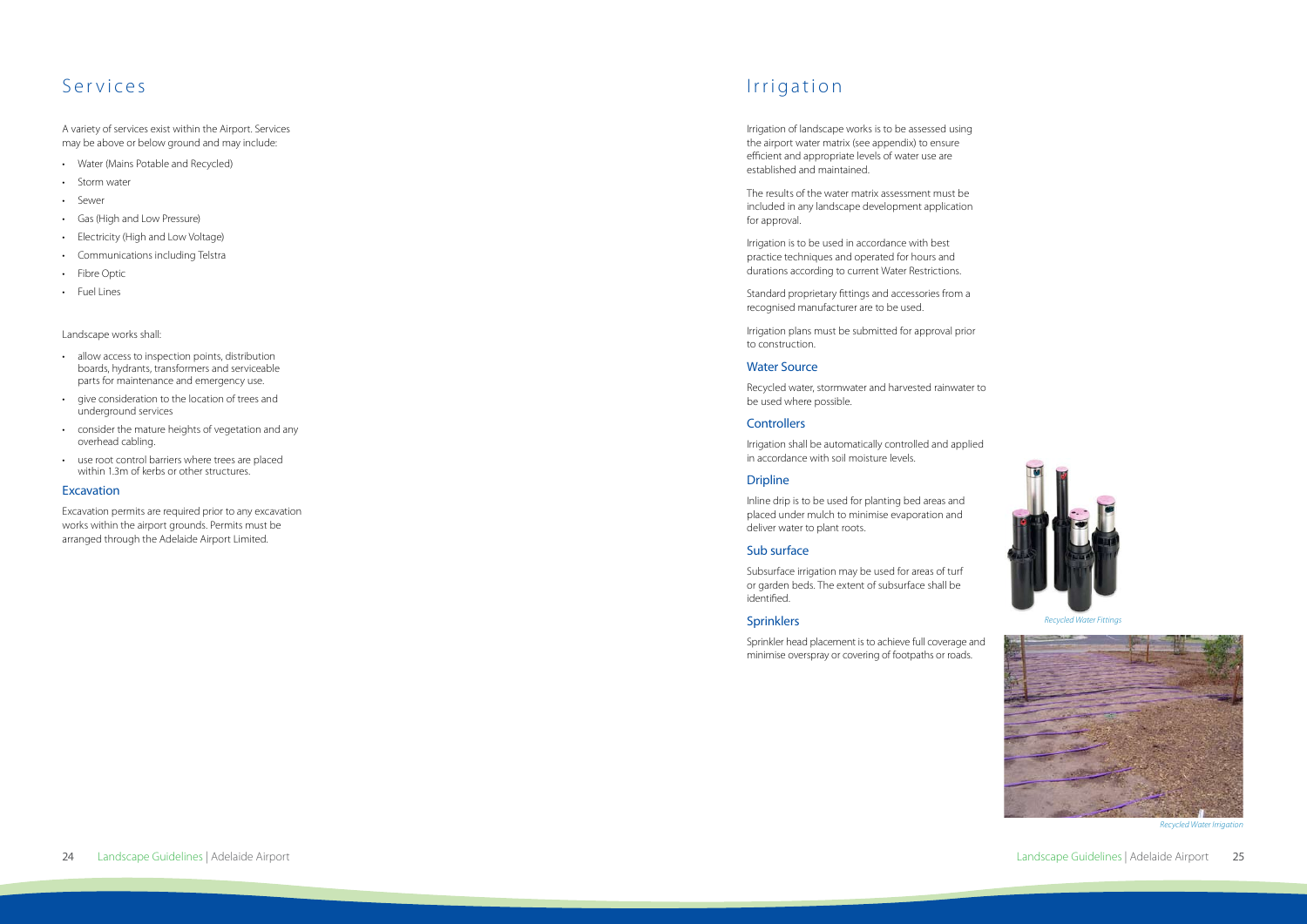26 Landscape Guidelines | Adelaide Airport Landscape Guidelines | Adelaide Airport 27

### Streetscapes

### Major Roads

Width: 8m+ Speed: 50 kmph

#### Roads:

• Sir Richard Williams Avenue

Volume: 27,000 daily (24hr 2-way flow June 2008 DTEI)

Landscape Character

- Street tree planting in verge and median where appropriate. Check for service locations.
- • Low level shrubs and groundcovers to provide visual contrast
- Allow for signage and footings.
- • Allow for lighting and services within corridor.
- • Consistent with existing landscape design.

### Minor Roads

Width: 6-7m Speed: 50kmph

Roads:

- • Sir Hubert Wilkins Drive
- • James Schofield Drive
- • Hamra Drive
- • Graham Street
- Comley Street
- • Corbett Court
- • Lum Street
- • Chegwiddon Avenue

Landscape Character

- • Street tree planting in verge where possible with an understorey of mulched beds.
- • Cycle path network connections and inclusion of defined cycle lanes.
- • Water sensitive urban design to capture and direct storm water using swales, pits and filtration beds.
- • Landscape works shall provide clear sightlines along roads and pathways.
- • Consistent with existing landscape design.

### Carparks

Carparks provide opportunities for storm water capture and for the inclusion of feature landscaping.

For many users of the site the relationship between the carparks and terminal buildings form the entire Airport experience.

Carparks shall therefore provide efficient movement and a high quality landscape amenity.

Landscape works shall use water wise species that provide colour and interest and low ongoing maintenance.

The use of gravel mulch and automatic dripline irrigation is recommended to maintain a consistent and high quality landscape with a South Australian character.

Entries shall support signage and directional movement with low level planting and shade trees where appropriate.

Islands and traffic medians shall allow for clearly designated pedestrian movement.



*Pedestrian Corridor*



*Carpark Feature Planting*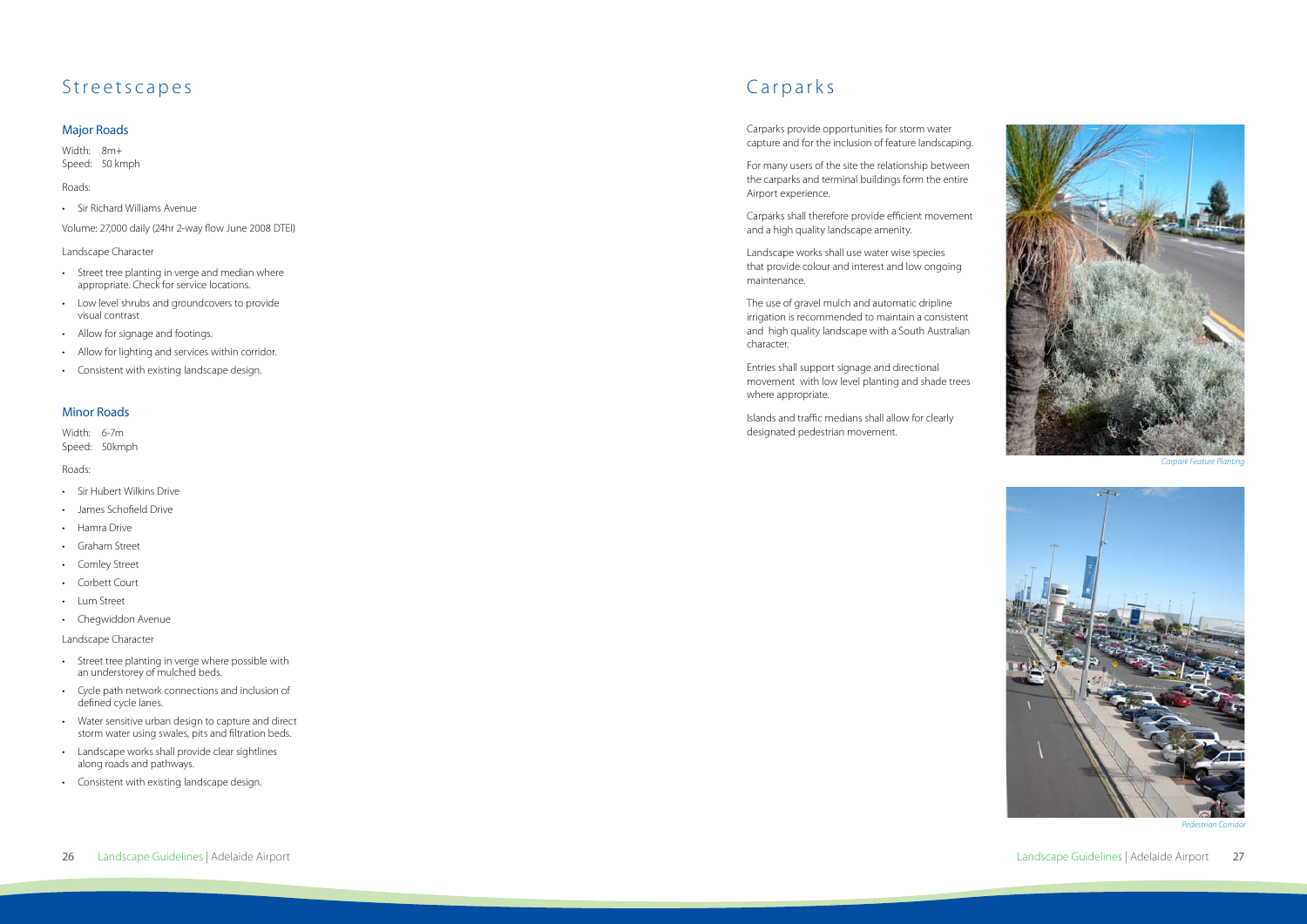### Landscape Buffers

Landscape buffers are utilized to provide screening from activities and services and to provide visual separation within the site.

Buffers provide an important transition zone and may also provide a beneficial wind break depending on tree species and the planting density.

The use of native plant species increases the biodiversity potential and allows for accessible open space for the public.

Landscape buffers also incorporate storm water and drainage corridors that control the movement of water through the site.

*Acoustic Mound Buffer*

- location of site
- • visibility and exposure
- • landscape treatments and expected condition
- • available resources

| <b>Precinct</b>     | <b>Maintenance Level</b> | <b>Detail</b>                                          |
|---------------------|--------------------------|--------------------------------------------------------|
| <b>Terminals</b>    | High                     | Garden Beds, Carparks, Roundabouts, Medians,<br>Verges |
| Burbridge           | <b>High</b>              | Street trees, Medians, Reserves                        |
| Runways             | <b>High</b>              | Grasslands, Runway linemarking                         |
| <b>Airport East</b> | Low                      | Grasslands, Revegetation, Acoustic Mounds              |
| Morphett            | Low                      | Grasslands                                             |
| Recreation          | Medium                   | Turf Sportsfields                                      |
| <b>Tapleys East</b> | Low                      | Grassland                                              |
| <b>Tapleys West</b> | Low                      | Grassland                                              |

### Maintenance

Maintenance is an important part of all landscape works and ensures the consistent quality of the airport environment.

Maintenance is targeted to an appropriate level for all precincts to ensure that resources and funding are allocated in an efficient and functional manner.

The appropriate level of maintenance is identified with the following criteria:

The airport contributes to the experience of visitors and residents and is a statement and reflection of South Australia values.

The landscape contributes to this statement and reflects both a local context and character through plantings and material selection.

Maintenance is required to ensure this character is sustainable and consistent over time.



*Low Maintenance Landscape*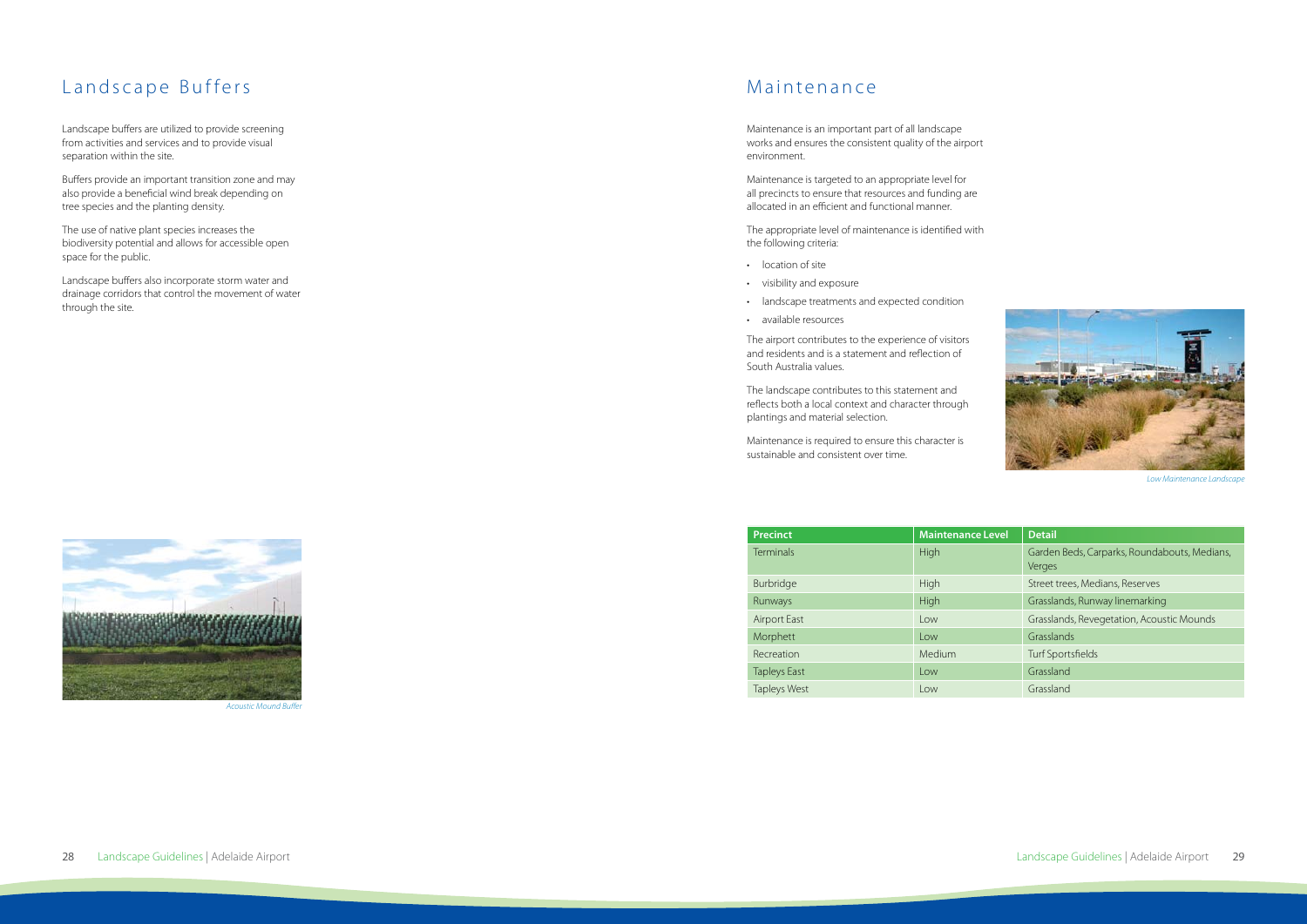| <b>30</b> Landscape Guidelines   Adelaide Airport | Landscape Guidelines   Adelaide Airport 31 |  |
|---------------------------------------------------|--------------------------------------------|--|

## Species List

| <b>Precinct</b>     | <b>Suitable Planting Type</b>              | <b>Landscape Areas</b>                                            |  |
|---------------------|--------------------------------------------|-------------------------------------------------------------------|--|
| <b>Terminals</b>    | Tree, Grasses, Groundcovers                | Garden Beds, Carparks, Roundabouts,<br>Medians, Verges            |  |
| Burbridge           | Trees, Shrubs, Grasses and<br>Groundcovers | Street trees, Medians, Reserves, Gardens                          |  |
| Runways             | <b>Grasses and Samphires</b>               | Grasslands, Runway linemarking                                    |  |
| Airport East        | Trees, Shrubs, Grasses and<br>Groundcovers | Grasslands, Revegetation, Acoustic<br><b>Mounds</b>               |  |
| Morphett            | Trees, Shrubs, Grasses and<br>Groundcovers | Grasslands, Revegetation                                          |  |
| Recreation          | Trees, Shrubs, Grasses and<br>Groundcovers | Turf Sportsfields, Shade Trees, Perimeter<br>and Screen Planting. |  |
| <b>Tapleys East</b> | Trees, Grasses and<br>Groundcovers         | Grassland, Carparks                                               |  |
| <b>Tapleys West</b> | Trees, Grasses and<br>Groundcovers         | Grassland, Perimeter and Screen Planting                          |  |

The following plant schedules provide species that are considered suitable for use within the airport.

Priority should be given to plant selections from local natives species. Non-local native species are a second preference followed by exotic selections.

These lists are provided as a guide only and additional species may be approved in consultation with AAL.

AAL encourages the choice of species from the following lists, however we are aware that from time to time there are problems with the use of these species such as:

- • availability from suppliers;
- incompatibility with other species already present; and
- • unsuitability in certain soil and environmental conditions.

Due to the factors above, AAL will consider the suitability of other proposed species which must be approved by AAL prior to planting.

Considerations such as plant origin, potential height and attractiveness to birds will be taken into account when making a decision on species selection.

Species are provided in 3 categories:

- • **Local Natives**
- • **Australian Natives**
- • **Exotic**

#### **Plant Supply**

A list of plant suppliers is also provided who can assist with plant selections particularly for endemic species that may have limited commercial availability due to demand.

- • Provenance Indigenous Plants
- • Coromandel Native Nursery
- Indigeflora
- • Greening Australia
- • Urban Forests

| <b>Scientific Name</b><br><b>Common Name</b> |                               | <b>Family</b>         |
|----------------------------------------------|-------------------------------|-----------------------|
| <b>Grasses + Groundcovers</b>                |                               |                       |
| Atriplex semibaccata                         | <b>Berry Saltbush</b>         | <b>CHENOPODIACEAE</b> |
| Atriplex suberecta                           | Lagoon Saltbush               | CHENOPODIACEAE        |
| Austrodanthonia caespitosa                   | <b>Common Wallaby Grass</b>   | <b>GRAMINEAE</b>      |
| Austrodanthonia setacea                      | Smallflower Wallaby Grass     | <b>GRAMINEAE</b>      |
| Austrostipa elegantissima                    | Elegant Spear-grass           | <b>GRAMINEAE</b>      |
| Austrostipa flavescens                       | Coast Spear-grass             | <b>GRAMINEAE</b>      |
| Austrostipa hemipogon                        | Half-beard Spear-grass        | <b>GRAMINEAE</b>      |
| Austrostipa nodosa                           | Smooth Spear-grass            | <b>GRAMINEAE</b>      |
| Austrostipa trichophylla                     | Spear grass                   | <b>GRAMINEAE</b>      |
| <b>Bulbine bulbosa</b>                       | <b>Bulbine Lily</b>           | <b>LILIACEAE</b>      |
| Calostemma purpureum                         | <b>Garland Lily</b>           | <b>LILIACEAE</b>      |
| Carpobrotus rossii                           | Karkalla                      | <b>AIZOACEAE</b>      |
| Chloris truncata                             | <b>Windmill Grass</b>         | <b>GRAMINEAE</b>      |
| Chrysocephalum apiculatum                    | Common Everlasting            | <b>COMPOSITAE</b>     |
| Cyperus gymnocaulos                          | Spiny Flat-Sedge              | CYPERACEAE            |
| Dianella revoluta var. brevicaulis           | Short-stem Flax-lily          | <b>LILIACEAE</b>      |
| Dianella revoluta var. revoluta              | <b>Black-anther Flax-lily</b> | <b>LILIACEAE</b>      |
| Dichondra repens                             | Tom Thumb or Kidney Weed      | CONVULVULACEAE        |
| Dillwynia hispida                            | Red Parrot-pea                | LEGUMINOSAE           |
| Disphyma crassifolium ssp.<br>clavellatum    | Round-leaved Pigface          | <b>AIZOACEAE</b>      |
| Elymus scaber                                | <b>Common Wheat-Grass</b>     | <b>GRAMINEAE</b>      |
| Enchylaena tomentosa                         | Ruby Saltbush                 | CHENOPODIACEAE        |
| Enneapogon nigricans                         | <b>Black-head Grass</b>       | <b>GRAMINEAE</b>      |
| Frankenia pauciflora                         | Southern Sea-heath            | <b>FRANKENIACEAE</b>  |
| Goodenia amplexans                           | Clasping Goodenia             | <b>GOODENIACEAE</b>   |
| Helichrysum leucopsideum                     | Satin Everlasting             | <b>COMPOSITAE</b>     |
| Hibbertia riparia                            | <b>Erect Guinea Flower</b>    | <b>DILLENIACEAE</b>   |
| Isolepis cernua                              | Nodding Club-rush             | CYPERACEAE            |
| Isolepis nodosa                              | Knobby Club-rush              | CYPERACEAE            |
| Juncus pauciflorus                           | Loose Flower-rush             | <b>JUNCACEAE</b>      |
| Juncus subsecundus                           | Finger Rush                   | <b>JUNCACEAE</b>      |
| Kennedia prostrata                           | Running Postman               | LEGUMINOSAE           |
| Kunzea pomifera                              | <b>Muntries</b>               | <b>MYRTACEAE</b>      |
| Lavatera plebeia                             | Australian Hollylock          | <b>MALVACEAE</b>      |
| Lobelia alata                                | Angled Lobelia                | CAMPANULACEAE         |
| Lomandra densiflora                          | Iron-grass                    | <b>LILIACEAE</b>      |
| Lomandra leucocephala                        | <b>Wooly Matrush</b>          | <b>LILIACEAE</b>      |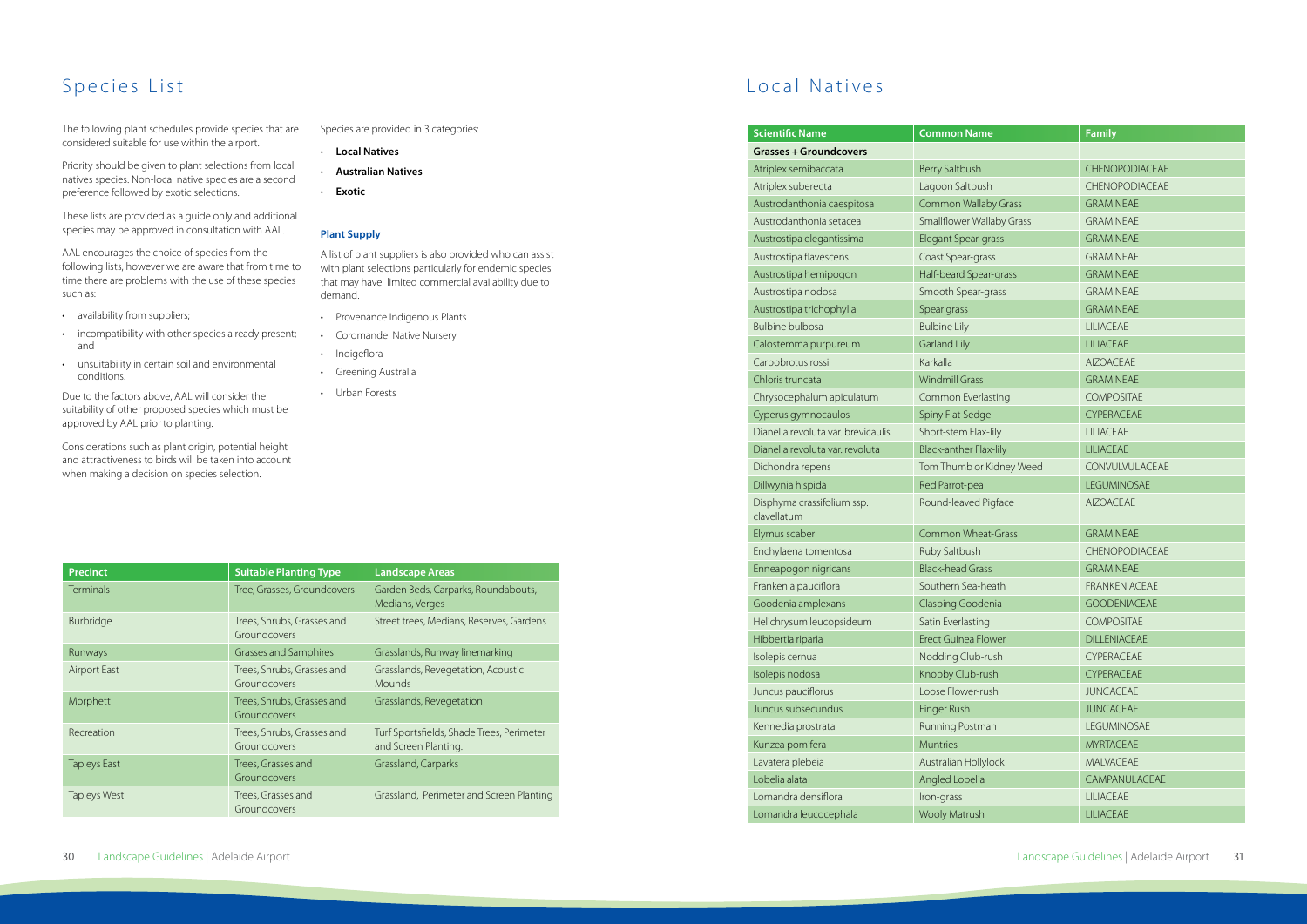| <b>Scientific Name</b>         | <b>Common Name</b>                         | <b>Family</b>        |  |
|--------------------------------|--------------------------------------------|----------------------|--|
| Lotus australis                | Austral trefoil                            | LEGUMINOSAE          |  |
| Mimulus repens                 | Creeping Monkey Flower                     | SCROPHULARIACEAE     |  |
| Myoporum parvifolium           | Creeping Myoporum                          | <b>MYOPORACEAE</b>   |  |
| Persicaria decipiens           | Slender Knotweed                           | POLYGONACEAE         |  |
| Persicaria lapathifolia        | Pale Knotweed                              | POLYGONACEAE         |  |
| Poa poiformis                  | Coastal Poa                                | <b>GRAMINEAE</b>     |  |
| Ptilotus polystachyus          | Long Tails                                 | AMARANTHACEAE        |  |
| Samolus repens                 | Creeping Brookweed                         | PRIMULACEAE          |  |
| Scaevola albida                | Fanflower                                  | <b>GOODENIACEAE</b>  |  |
| Selliera radicans              | Swamp Weed                                 | <b>GOODENIACEAE</b>  |  |
| Senecio lautus                 | Variable Groundsel                         | <b>COMPOSITAE</b>    |  |
| Suaeda australis               | <b>Austral Seablite</b>                    | CHENOPODIACEAE       |  |
| Themeda triandra               | Kangaroo Grass                             | <b>GRAMINEAE</b>     |  |
| Threlkeldia diffusa            | Coast Bonefruit                            | CHENOPODIACEAE       |  |
| Velleia paradoxa               | Spur Velleia                               | <b>GOODENIACEAE</b>  |  |
| Vittadinia blackii             | Narrow-leaf New Holland Daisy              | <b>COMPOSITAE</b>    |  |
| Vittadinia cuneata             | Fuzzweed                                   | <b>COMPOSITAE</b>    |  |
| Vittadinia gracilis            | Wooly New Holland Daisy                    | <b>COMPOSITAE</b>    |  |
| Wahlenbergia gracilis          | Sprawling Bluebell                         | CAMPANULACEAE        |  |
| Wahlenbergia litticola         | Bluebell                                   | CAMPANULACEAE        |  |
|                                |                                            |                      |  |
| <b>Aquatic Plants</b>          |                                            |                      |  |
| Scientific Name                | Common Name                                | Family               |  |
| Baumea juncea                  | Bare twig-rush                             | CYPERACEAE           |  |
| Bolboschoenus caldwellii       | Salt Club-Rush<br>CYPERACEAE               |                      |  |
| Eleocharis acuta               | Common Spikerush                           | CYPERACEAE           |  |
| Gahnia filum                   | Smooth Cutting-grass                       | CYPERACEAE           |  |
| Juncus kraussii                | Sea Rush                                   | <b>JUNCACEAE</b>     |  |
| Marsilea drummondii            | Common Nardoo                              | MARSILEACEAE         |  |
| Phragmites australis           | Common Reed                                | <b>GRAMINEAE</b>     |  |
| Schoenoplectus pungens         | Sharp-leaf Club-rush                       | CYPERACEAE           |  |
| Schoenoplectus validus         | River Club-rush                            | CYPERACEAE           |  |
| Tr lochin striatum             | Streaked Arrowgrass                        | <b>JUNCAGINACEAE</b> |  |
|                                |                                            |                      |  |
| <b>Shrubs</b>                  |                                            |                      |  |
| Acacia acinacea                | Gold-dust Wattle                           | <b>MIMOSACEAE</b>    |  |
| Acacia cupularis               | Coastal Umbrella Bush<br><b>MIMOSACEAE</b> |                      |  |
| Acacia longifolia var sophorae | Coast Wattle<br><b>MIMOSACEAE</b>          |                      |  |
| Acacia paradoxa                | Kangaroo Thorn<br><b>MIMOSACEAE</b>        |                      |  |
| Adriana klotzschii             | Coast Bitter-bush<br><b>EUPHORBIACEAE</b>  |                      |  |
| Bursaria spinosa               | Sweet Bursaria                             | CUNONIACEAE          |  |

### Local Natives

#### References

- • Costermans L. (2002) Native trees and shrubs of south-eastern Australia, New Holland Publishers Pty. Ltd., Australia.
- Holliday I. (2002) A field guide to Australian Trees, 3rd edition, New Holland Publishers Pty. Ltd., Australia.
- • Kraehenbuehl D.N. (1996) Pre-European vegetation of Adelaide: a survey from the Gawler River to Hallett Cove, Nature Conservation Society of South Australia Inc., Adelaide.
- Mitchell M. (2002) Native Grasses: identification handbook for temperate Australia, Landlink Press, Victoria.
- • Prescott A. (1988) It's blue with five petals: wildflowers of the Adelaide region, Lutheran Publishing House, South Australia.

| <b>Scientific Name</b>         | <b>Common Name</b>       | <b>Family</b>           |
|--------------------------------|--------------------------|-------------------------|
| Correa reflexa var ciruacea    | Common Correa            | <b>RUTACEAE</b>         |
| Cullen australasicum           | Native Scurf-pea         | <b>FABACEAE</b>         |
| Dodonaea hexandra              | Horned Hop-bush          | SAPINDACEAE             |
| Dodonaea viscosa ssp spatulata | Sticky Hop-bush          | SAPINDACEAE             |
| Eremophila longifolia          | Berrigan                 | <b>MYOPORACEAE</b>      |
| Grevillea ilicifolia           | <b>Holly Grevillea</b>   | PROTEACEAE              |
| Grevillea lavandulacea         | Lavender Grevillea       | PROTEACEAE              |
| Goodenia ovata                 | Hop Goodenia             | <b>GOODENIACEAE</b>     |
| Hardenbergia violacea          | Native Lilac             | <b>FABACEAE</b>         |
| Myoporum insulare              | Boobialla                | <b>MYOPORACEAE</b>      |
| Myoporum viscosum              | Sticky Boobialla         | <b>MYOPORACEAE</b>      |
| Nitraria billardieri           | Nitre-bush               | ZYGOPHYLLACEAE          |
| Olearia ramulosa               | Twiggy Daisy Bush        | <b>COMPOSITAE</b>       |
| Pimelea glauca                 | Smooth Riceflower        | THYMELLAEACEAE          |
| Pimelea serpyllifolia          | Thyme Riceflower         | THYMELLAEACEAE          |
| Rhagodia candolleana           | Seaberry Saltbush        | CHENOPODIACEAE          |
| Scaevola crassifolia           | <b>Cushion Fanflower</b> | <b>GOODENIACEAE</b>     |
| Thomasia petalocalyx           | Paper-flower             | STERCULIACEAE           |
| Xanthorrhoea semiplana         | Grass-tree               | <b>XANTHORRHOEACEAE</b> |
|                                |                          |                         |
| <b>Scientific Name</b>         | <b>Common Name</b>       | <b>Family</b>           |
| <b>Trees</b>                   |                          |                         |
| Acacia pycnantha               | Golden Wattle            | <b>MIMOSACEAE</b>       |
| Allocasuarina verticillata     | Drooping Sheoak          | CASUARINACEAE           |
| Banksia marginata              | Silver Banksia           | PROTEACEAE              |
| Callitris gracilis             | Southern Cypress-Pine    | CUPRESSACEAE            |
| Eucalyptus porosa              | Mallee Box               | <b>MYRTACEAE</b>        |
| Melaleuca halmaturorum         | Swamp Paperbark          | <b>MYRTACEAE</b>        |
| Melaleuca lanceolata           | Dryaldn Tea-tree         | <b>MYRTACEAE</b>        |
| Pittosporum phylliraeoides var | Native Apricot           | PITTOSPORACEAE          |

Pittosporum phylliraeoides var microcarpa

### Local Natives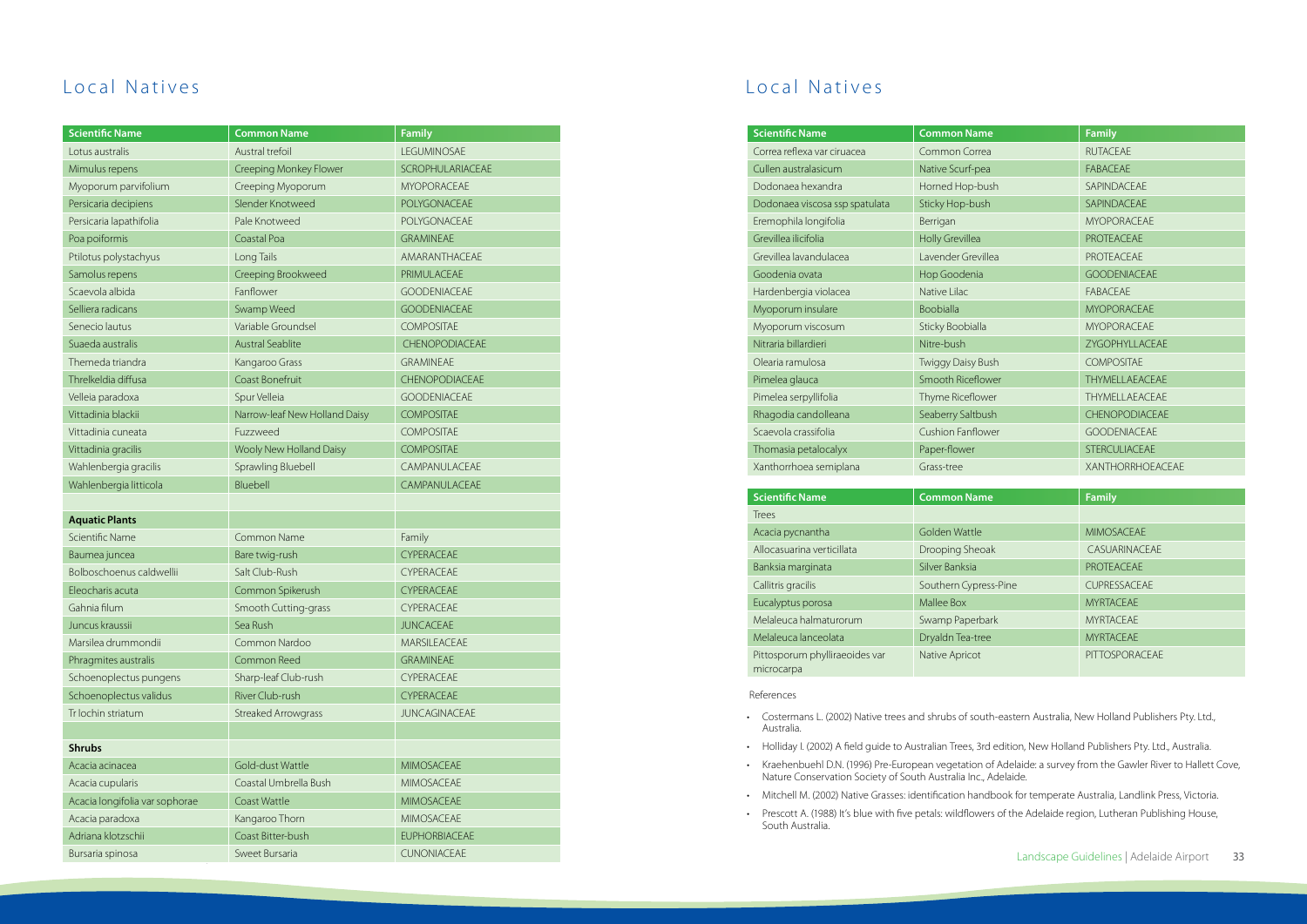### Australian Natives

| <b>Scientific Name</b>                | <b>Common Name</b>     |
|---------------------------------------|------------------------|
| <b>Grasses + Groundcovers</b>         |                        |
| Acacia cognata 'Limelight'            | Limelight Wattle       |
| Acacia pravissima                     | Little Nugget Wattle   |
| Acacia ligulata                       | Umbrella Bush          |
| Acacia myrtifolia                     | Myrtle Wattle          |
| Acacia notablis                       | Notable Wattle         |
| Acmena 'Allyn Magic'                  | Acmena                 |
| Adenanthos sericea                    | Woollybush             |
| Anigozanthus flavidus                 | Kangaroo Paw           |
| Atriplex sp.                          | Saltbush               |
| Banksia integrifolia 'Roller Coaster' | <b>Banksia</b>         |
| Callistemon 'Captain Cook'            | Bottlebrush            |
| Callistemon 'Betka Beauty'            | Bottlebrush            |
| Callistemon 'Endevour'                | Bottlebrush            |
| Callistemon 'Little John'             | Bottlebrush            |
| Carex appressa                        | Carex                  |
| Correa pulchella                      | Correa                 |
| Dianella caerula 'Little Jess'        | Dianella Little Jess   |
| Dianella caerula 'Breeze'             | Dianella Breeze        |
| Dianella caerula 'Cassa Blue          | Dianella Cassa Blue    |
| Dianella 'Silver Streak               | Dianella Silver Streak |
| Dianella revoluta 'Little Rev         | Dianella Little Rev    |
| Dianella tasmanica 'Tas Red           | Dianella Tas Red       |
| Dodonea viscosa purpurea              | Purple Hop Bush        |
| Eragrostis elongata 'Elvera'          | Elvera Lavander Grass  |
| Eremophila glabra                     | Eremophila             |
| Eremophila kalbarri Carpet            | Kalbarri Carpet        |
| Escallonia macrantha 'Red Dwarf'      | <b>Red Dwarf</b>       |
| Grevillea 'Bronze Rambler'            | <b>Bronze Rambler</b>  |
| Grevillea 'Red Sunset'                | <b>Red Sunset</b>      |
| Grevillea obtusifolia                 | Spider Grevillea       |
| Halosarcia sp.                        | Samphire               |
| Hardenbergia violacea                 | Native violet          |
| Hakea rugosa                          | Pin Cushion Bush       |
| Kennedia prostrata                    | Running Postman        |
| Leucophyta brownii                    | Cushion bush           |
| Lomandra contertifolia 'Wingarra'     | Wingarra               |
| Lomandra longifolia 'Katrinus'        | Katrinus               |
| Lomandra longifolia 'Tanika'          | Tanika                 |

## Australian Natives

| <b>Scientific Name</b>           | <b>Common Name</b>  |
|----------------------------------|---------------------|
| Lomandra longifolia 'Nyalla'     | Nyalla              |
| Maireana decalvans               | Bluebush            |
| Maireana brevifolia              | Small Leaf Bluebush |
| Myoporum parvifolium             | Creeping Boobialla  |
| Myoporum parvifolium (Fine Leaf) | Creeping Boobialla  |
| Myoporum insulare                | <b>Boobialla</b>    |
| Pelargonium australe             | Native Geranium     |
| Poa labillardieri 'Eskdale'      | Poa Eskdale         |
| Poa poiformis 'Courtney'         | Courtney            |
| Poa poiformis 'Kingsdale'        | Kingsdale           |
| Pultenea largiflorens            | <b>Bush Pea</b>     |
| Rhagodia candolleana             | saltbush            |
| Rhagodia parabolica              | Saltbush            |
| Scaevola albida                  | White Fan flower    |
| Scaevola 'Mauve Clusters'        | <b>Fan Flower</b>   |
| Themeda australis 'Mingo'        | Mingo               |
| Thryptomene saxicola             | Thryptomene         |
| Thryptomene 'Super Nova'         | <b>Super Nova</b>   |
| Westringia 'Smokie'              | Westringia Smokie   |
| Westringia fruticosa             | Jervis Gem          |
| Westringia 'Zena'                | Westringia Zena     |

| <b>Scientific Name</b>  | <b>Common Name</b> |
|-------------------------|--------------------|
| <b>Trees</b>            |                    |
| Angophora costata       | Queensland Box     |
| Eucalyptus macrocarpa   | Grey Box           |
| Eucalyptus sideroxylon  | Ironbark           |
| Eucalyptus socialis     | <b>Red Mallee</b>  |
| Eucalyptus 'Summer Red' | Summer Red         |
| Eucalyptus fasiculosa   | Pink Gum           |
| Jacaranda mimosifolia   | Jacaranda          |

| e    |  |  |
|------|--|--|
|      |  |  |
|      |  |  |
| push |  |  |
|      |  |  |
| alla |  |  |
| alla |  |  |
|      |  |  |
| n    |  |  |
|      |  |  |
|      |  |  |
|      |  |  |
|      |  |  |
|      |  |  |
|      |  |  |
|      |  |  |
| er.  |  |  |
|      |  |  |
|      |  |  |
|      |  |  |
|      |  |  |
| kie  |  |  |
|      |  |  |
|      |  |  |
| j    |  |  |
|      |  |  |
| e    |  |  |
|      |  |  |
| K    |  |  |
|      |  |  |
|      |  |  |
|      |  |  |
|      |  |  |
|      |  |  |
|      |  |  |
|      |  |  |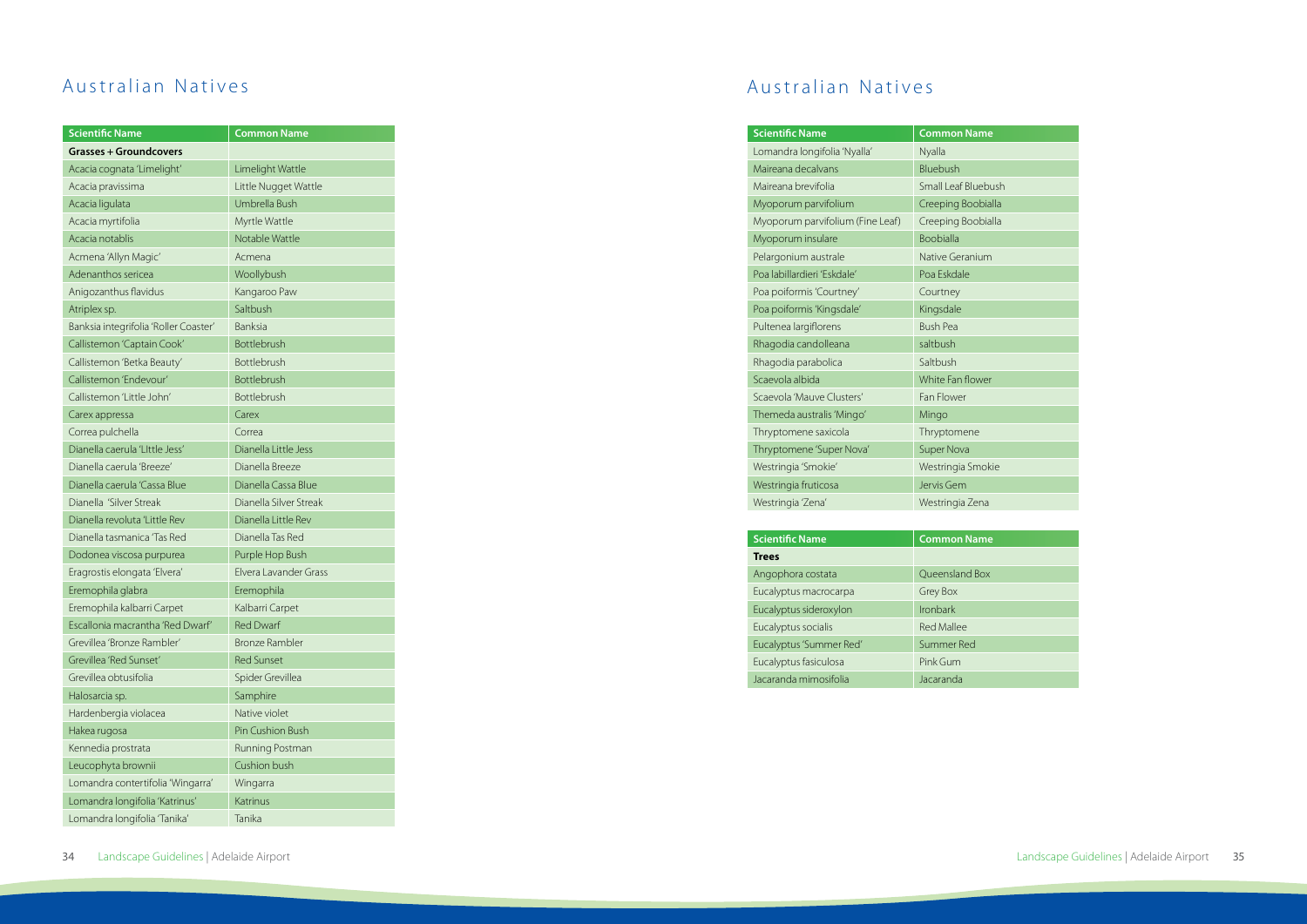# Exotic Species

| <b>Scientific Name</b>                         | <b>Common Name</b>            |
|------------------------------------------------|-------------------------------|
| <b>Grasses + Groundcovers</b>                  |                               |
| Abelia grandiflora                             | Glossy Abelia                 |
| Brachyscome multifida 'Compact'                | Daisy                         |
| Coprosma 'Black Cloud'                         | Coprosma                      |
| Cerastium tomentosa                            | Snow in Summer                |
| Choisya ternata                                | <b>Mexican Orange Blossom</b> |
| Cordyline australis                            | Cabbage Tree                  |
| Crowea exalata                                 | Crowea                        |
| Eriostemon 'Flower Girl'                       | Eriostemon                    |
| Escallonia laevis                              | Escallonia                    |
| Felicia amelloides                             | Daisy                         |
| Hebe 'Blue Gem'                                | Hebe                          |
| Lavandula 'Coconut Ice'                        | Lavender                      |
| Leptospermum 'Wiri Donna'                      | Tea Tree                      |
| Liriope muscari                                | Liriope                       |
| Phormium tenax                                 | New Zealand Flax              |
| Pimelea 'Storm Cloud'                          | Fan flower                    |
| Pittosporum tenuifolium                        | Pittosporum                   |
| <b>Trees</b>                                   |                               |
| Acer campestre 'Elsrijk'                       | Maple                         |
| Acer x freemanii 'Jeffersred'<br>Autumn Blaze' | Maple                         |
| Acer sp.                                       | Maple                         |
| Celtis occidentalis                            | Hackberry                     |
| Ginkgo biloba                                  | Ginkgo                        |
| Gleditsia triacanthos sp.                      | Honey Locust                  |
| Prunus sp.                                     | Ornamental Cherry             |
| Pyrus calleryana (subsp)                       | Ornamental Pear               |
| Lagerstroemia indica                           | Crepe Myrtle                  |
| Malus ioensis 'Plena'                          | Crab Apple                    |
| Melia azederach 'Caroline'                     | <b>White Cedar</b>            |
| Pistacia chinensis                             | Pistachio                     |
| Prunus sp.                                     | <b>Flowering Cherry</b>       |
| Tilia cordata 'Baileyi' Shamrock               | Tilia                         |
| Ulmus parvifolia 'Todd'                        | Chinese Elm                   |
| Zelkova serrata 'Green Vase'                   | Zelkova                       |

### Water Matrix

|          |                              | <b>Score</b>        |                         |                  |  |
|----------|------------------------------|---------------------|-------------------------|------------------|--|
|          |                              | 0                   |                         |                  |  |
| Criteria | <b>Source</b>                | Recycled/Rain Water | Mixed Source (Cocktail) | Mains            |  |
|          | <b>Difficulty to Install</b> | Easy                | Moderate                | <b>Difficult</b> |  |
|          | <b>Capital Cost</b>          | Low                 | Medium                  | High             |  |
|          | <b>Efficiency</b>            | Dripline/Subsurface | Mixed                   | Aerial/Pop-up    |  |
|          | <b>Operation</b>             | Automatic           | Mixed                   | Manual           |  |
|          | <b>Maintenance</b>           | Low                 | Medium                  | High             |  |

#### Score Range and Anticipated Result

| <b>Score Range</b> | <b>Result</b> |
|--------------------|---------------|
| $0 - 4$            | Accept        |
| $5 - 7$            | Consider      |
| $8 - 12$           | Reject        |

Please note:

This matrix provides a guide only and all applications are assessed on an individual basis.

The following water decision matrix provides a guide for the use of water within the site. The matrix assesses key criteria and assigns a relevant score according to the most relevant response.

To use the matrix consider the most appropriate response to each of the given criteria and write the scores in the end column. Once all criteria have been answered, match the total score to the scoring range to determine the likely response.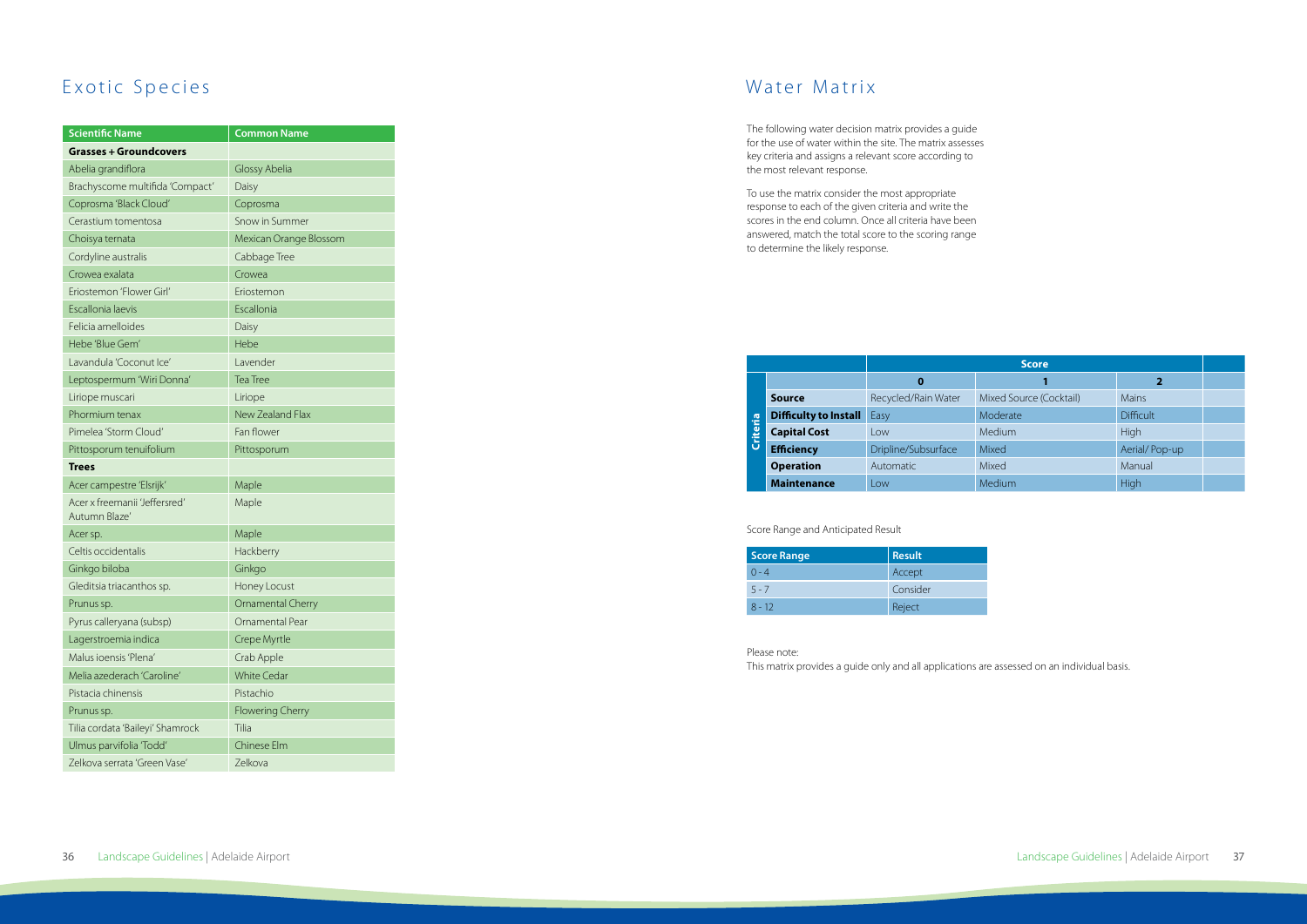### Landscape Checklist

|          | <b>Name of Project</b>                                                                   |
|----------|------------------------------------------------------------------------------------------|
|          | <b>Location/Address of Site</b>                                                          |
|          | <b>Applicants Name and Contact Details</b>                                               |
|          | <b>Submission Date</b>                                                                   |
|          | North point                                                                              |
|          | Recognised Scale (1:100, 1:200, 1:500)                                                   |
|          | Details of all surfaces including hardscape and softscape                                |
| $\sqcup$ | Plant lists, provenance, source, size, and density                                       |
|          | Annotations and legend suitable to describe all works                                    |
|          | Drainage and water management                                                            |
|          | Irrigation design and water source                                                       |
|          | <b>Water Matrix Score (self assessed)</b>                                                |
|          | <b>Grading and levels</b>                                                                |
|          | Circulation, access and movement diagrams                                                |
|          | Street furniture and play equipment                                                      |
|          | <b>Signage and lighting</b>                                                              |
|          | <b>Environmentally Sustainable Development (ESD) components</b>                          |
|          | Bird Hazard Assessment including food sources, habitat, roosting, and general attraction |
|          | including construction and maintenance periods.                                          |
|          | MOS 139 Compliance (http://www.casa.gov.au/)                                             |

### Glossary

AAL - Adelaide Airport Limited CPTED - Crime Prevention Through Environmental Design DTEI - Department of Transport Energy and Infrastructure MOS 139 - Civil Aviation Safety Regulations 1998 Part 139 Manual of Standards PAL - Parafield Airport LImited RAAF - Royal Australian Air Force TAFE - Technical and Further Education TEC - Total Exchange Capacity UniSA - University of South Australia VOC - Volatile Organic Compound

Aerial Photography sourced from Google Earth. (http://earth.google.com/) and AAL.